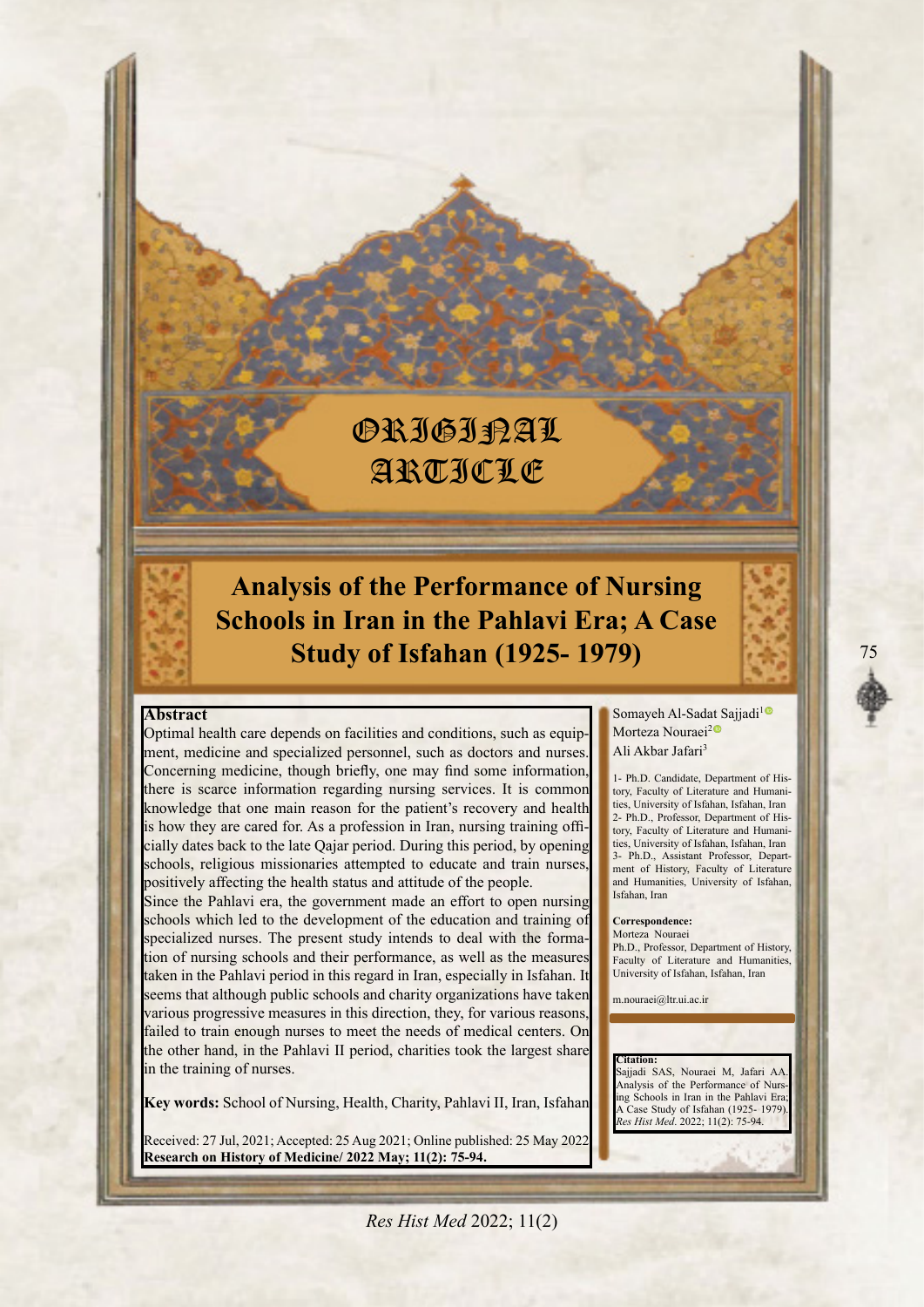# **Introduction**

76

tory. Nursing services were formed from the time when diseases emerged. It seems that lowing related scientific principles; however, serving and helping patients has a long his-Nursing services refer to a set of tasks performed by an educated and trained nurse, folfamily members, especially women, were the first to provide nursing services. Physicians were present at the patient's bed, giving prescriptions and instructions on how to use the medicine, appropriate diet, and resting procedure; family members followed these instructions. These 'nurses' cared for the patient without having any medical knowledge. In times of war or epidemic diseases, taking care of patients changed. In wars, doctors tants can be considered the first nurses with medical information. Nursing such people and their assistants were responsible for caring for the wounded. Therefore, these assisrequired skills and knowledge that they acquired while working with physicians as their .assistants

fortunately, their efforts have been ignored and forgotten over time due to the lack of Iran has also benefited from the presence of these people in historical periods. Unresources. During the Qajar era, Iran witnessed the arrival of an increasing number of foreign physicians, as well as the departure of some young people to Europe to study ing the formation of educational centers in Iran. Since the era, one may find a lot of there, resulting in some changes in the field of medicine and health services and enhancinformation about health services written in memoirs and books. However, there is still no information on the way the patients were cared for, the persons took care of them, or the professional training the 'nurses' received. The arrival and activity of Europeans, predominantly Christian missionaries, in Iran, were influential in making changes in the medical system of Iran during this period. They played a significant role in introducing modern medical sciences to Iran by establishing medical centers, such as hospitals in some cities like Tehran, Isfahan, Shiraz, Mashhad and Tabriz. The establishment of the Dar al-Fonun School and later the professional school in Tabriz made people, especially the upper class, familiar with new therapies. However, the prevailing culture of Iranian society in accepting modern medicine and its services was problematic.

ciety were effective in improving the medical condition in Iran. During this period, steps The emergence of the Pahlavi government and their plan to change the structure of soing Europeans in the health care system. Also, the government opened the first nursing were taken to improve the medical condition by establishing a university and employschools. The Europeans employed in the health care system and provided some medical services attempted to educate the nursing students.

The process of formation and activity of nursing schools in Iran has gone through a different path during this era, some of which have been mentioned in books and articles, including Motameni (1971), Azrami et al (2011) and Valizadeh, Zamanzadeh and Qavi (2018). Their works have dealt with the formation of nursing services and schools in Iran. These resources generally provide an overview of the issue without referring to the role of charities in shaping and advancing this profession. Hence, this work, based on library studies and archival documents, has taken a descriptive-analytical method of research in the mentioned period, focusing on the services of government and charity organizations, such as the Imperial Social Services Organization and the Jamiat-e-Shir o Khorshid (the name of a charity organization in Iran, lit "lion and sun population"), in establishing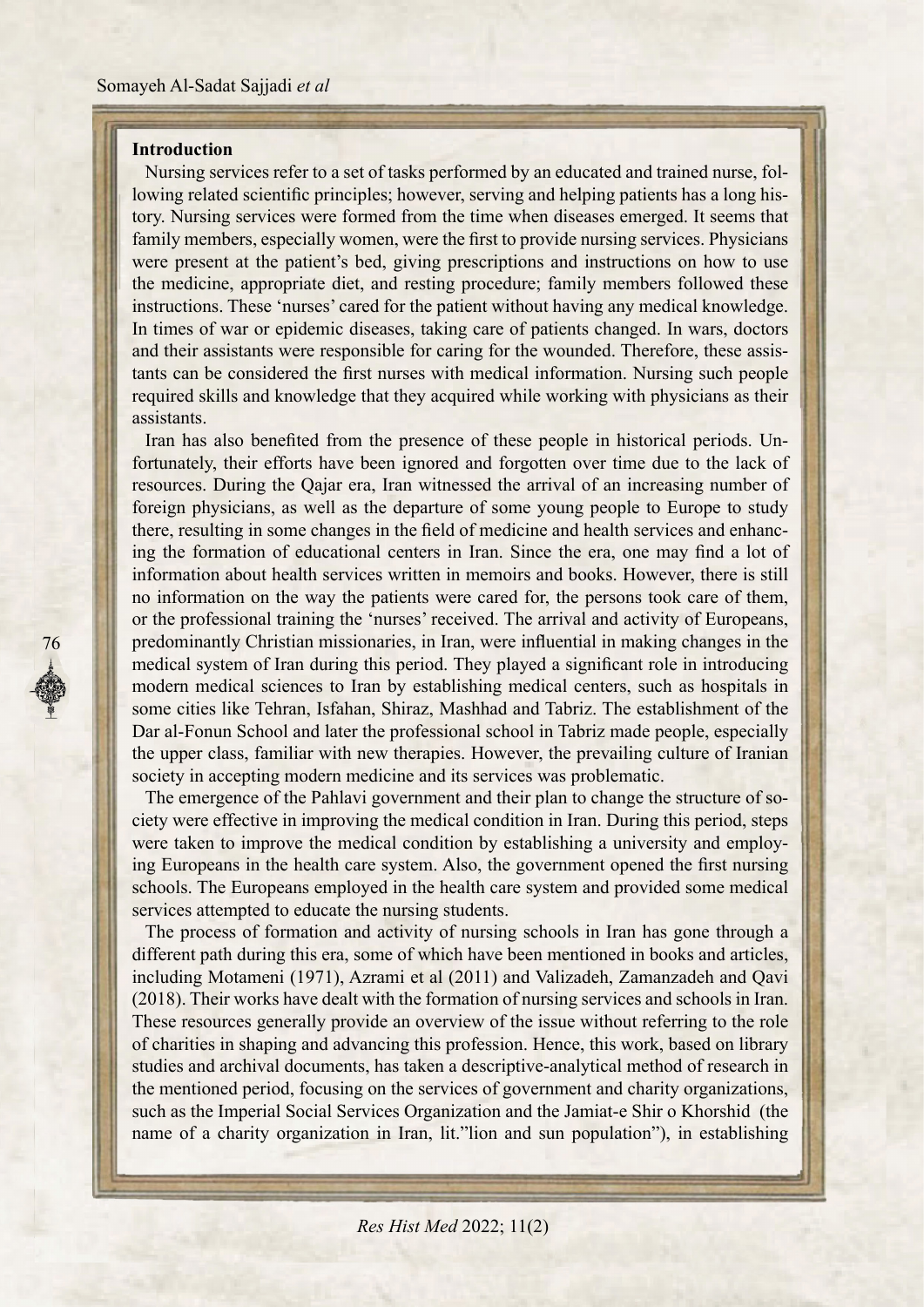schools and Providing nursing services in Iran, especially those founded in Isfahan in the Pahlavi period.

## **Nursing** services

Nursing services refer to the set of tasks and activities performed by educated nurses with medical knowledge and skills to help patients. Prior to the development of nursing education centers, and due to the limited number of nurses, they used people who had learned some of the nursing techniques in a short period of time or were familiar with ing of nurses was not more than two years. Among the nurses, there were some limited some health care issues experimentally. Prior to 1958, in some schools, the formal traincare assistants, practical nurses, pediatric nurses, mental health care nurses, and school numbers of practical nurses as well. Some institutions trained new groups, such as childnurses. (Motameni, 1971, pp. 1-10) However, in 1958, the nursing schools in Iran issued cording to this mandate, the students should complete a three-year program to achieve a mandate that all nursing schools must adopt the approved educational programs. Aca bachelor's degree. Two years were set for the practical nursing program. (Motameni, 1971, p. 10) In March 1938, one of the measures taken by the Ministry of Health was to wives and technical staff. (Azarmi, and Farsi, 2011, p. 39) This law led the government to encourage those interested in this profession by passing the law on hiring nurses, midrecognize and support the nursing profession. It also helped increase the nursing salary, upgrading the job as a technical and professional profession. (Manuscript No. 270/90,  $n.d.$ )

77

# **Nursing** schools

Nursing education and the establishment of schools for this purpose, in its modern sense, began with the arrival of religious missionaries in Iran. An association was formed er countries. To this end, in 1881, they sent the association members to various countries, in the United States in the 19th century with the aim of helping educate Christians in othincluding Iran. To propagate Christianity in Iran, the missionaries took some measures to establish nursing schools. In 1915, the Association of American Protestants began training a number of nurses at a Christian hospital. A year later, the first nursing school with a 3-year course was established in Tabriz. One of the prerequisites for admission to the school, considering the religious and cultural restrictions, especially for women in Iran, was to have completed the six-year primary school. After the community better understood the status of nurses in the health care system over time, the prerequisite for the candidate for entry to the nursing school changed to having completed the first cycle of high school. (Valizadeh, Zamanzadeh and Qavi, 2018, p. 92) This school, considered as the first official nursing school in Iran, later became an adjunct to Tabriz University in October 1970. (Motameni, 1971, pp. 3-5) In the post-World-War I period, Jane Wells, Dr. Pakard's wife, established a medical school in Tabriz where 91 Iranian girls enrolled. (Alder, 1954, p. 84) However, it was not welcomed by traditional Iranian families since they did not like their children, especially their daughters, working out round the clock and taking care of patients. In the early years of nursing education, most candidates were from non-Muslim families. Then, after a year and a half, these centers were closed with the outbreak of World War I and its aftermath. It should be noted that certain nurses used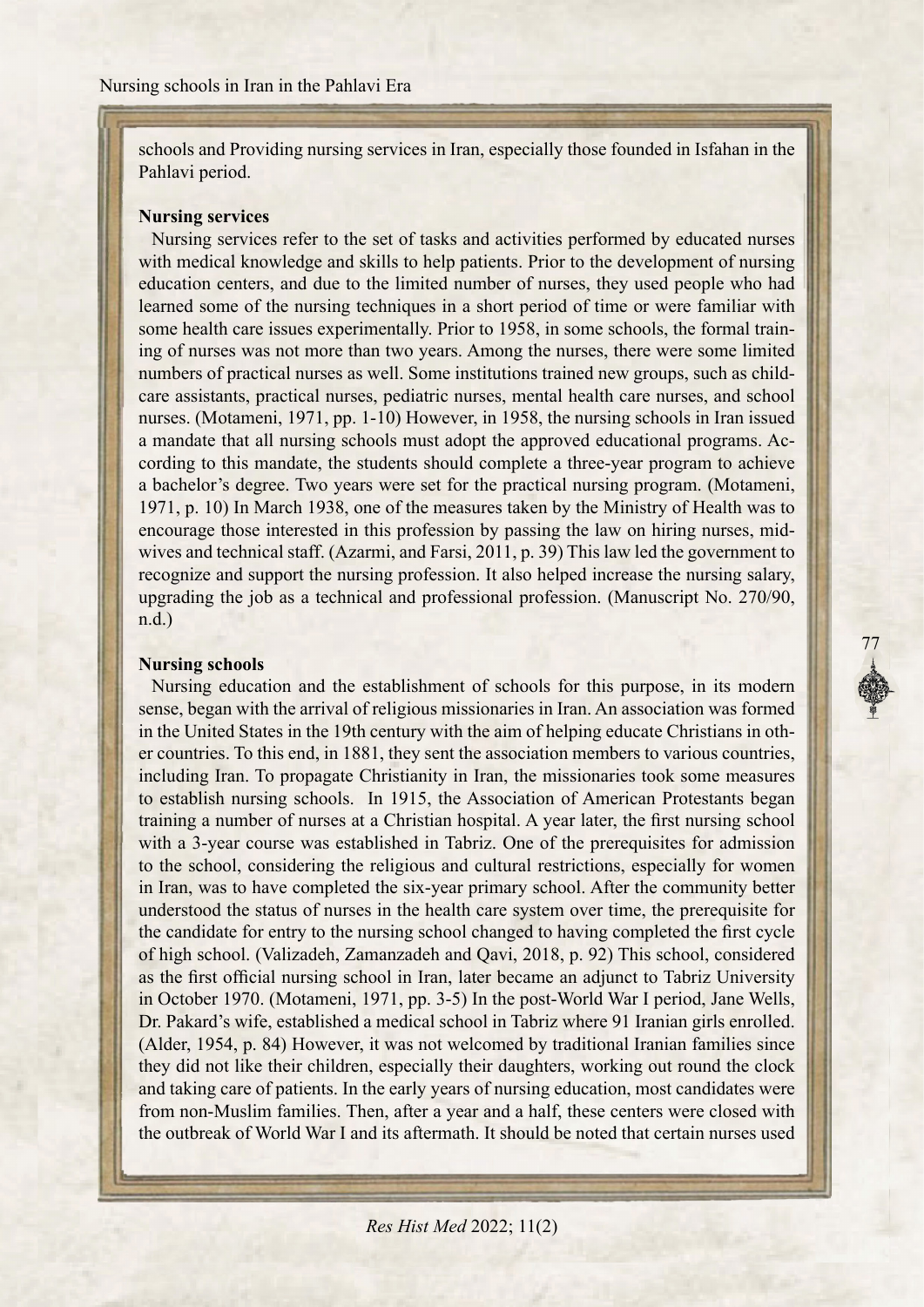sionaries of the American Hospital in Tehran had trained a number of girls for nursing to work in the missionary medical centers in Iran before 1915. Prior to that, the misprofessionals.  $(A1-Dar, 1954: 84)$ 

Gradually, with more demands in receiving nursing services in medical centers, the tarily. Having access to the desired health services necessitated the need for skilled and number of nurses increased, and it was tried to use specialists for their training volunexperienced personnel in the country's health organizations. Prior to establishing nursing schools in Iran, there were significant problems in this regard; nursing services were not yet known as a medical profession, and those working in this field had no specialties.

sition from the traditional Qajar period to a fairly modern one. One of the measures taken The Pahlavi I period in Iran is considered the beginning of reforms in the country, a tranin this line was in the field of health and medical issues, encompassing the establishment of numerous medical centers and facilities. However, clinics and hospitals could not function without hiring specialized and experienced personnel. At that time, Iran had few professional medical staff, and it had not any at all at certain places. Therefore, to meet the need for skilled and specialized personnel, the government reviewed some solutions before implementing them. In the first step, they employed specialized personnel from European and American countries to train nurses. In Iran, the recruitment of foreign staff for work had a long history. In the Pahlavi I period, due to the favorable political relations between Iran and Germany, many skilled and specialized forces from Germany entered Iran. They worked in various industrial, health and cultural sectors. Towards the end of the Pahlavi I period, several attempts were made to employ Europeans to train skilled medical personnel and disseminate and promote health awareness in the country. Among the measures taken, the following were remarkable: the establishment and increase of the number of modern schools, the establishment of universities and training centers to train the next generation and make them ready to work in medical, cultural and political organizations and institutions.

In 1935, by order of Reza Shah, three nursing education consultants from the United States were invited to Iran to train nurses. Tehran and some provinces established modern nursing education centers observing key scientific principles. According to Mahmoud Jam's letter to the Ministry of Education, Tehran, Tabriz and Mashhad nursing schools started their activities from 1936-37. In addition, it was determined to hire five American nurses in nursing schools with a monthly salary of 900 to 1,000 Rials. According to the lished in Shiraz and Isfahan in the academic year 1937-38. (Manuscript No. 297/08804, decision of the Ministry of Education, two more nursing schools were planned to be estabn.d.; Manuscript No. 310/46354, n.d.; Manuscript No. 310/52002, n.d.). They started had and Shiraz were set at 9,000 Rials plus \$ 500 to cover their travel expenses, but the their activities for a one year from October 1938. The monthly salary of nurses in Mashsalary of nurses in Tabriz and Tehran was set at 1,000 Rials per month. The establishment of Isfahan Nursing School was not implemented until 1939. (Manuscript No. 310/46354, n.d., Manuscript No. 310/52002, n.d.) Nursing school in Tehran was opened in 1936, inaugurated by the Ministry of Culture as Tehran State Nursing School. In the academic year 1938-39, 14 students enrolled in the school. However, owing to the lack of nursing equipment, the school closed down in 1940. In 1941, the boarding nursing school was established. (Roustaei, 2003, pp. 239-238) The American School of Nursing in Rasht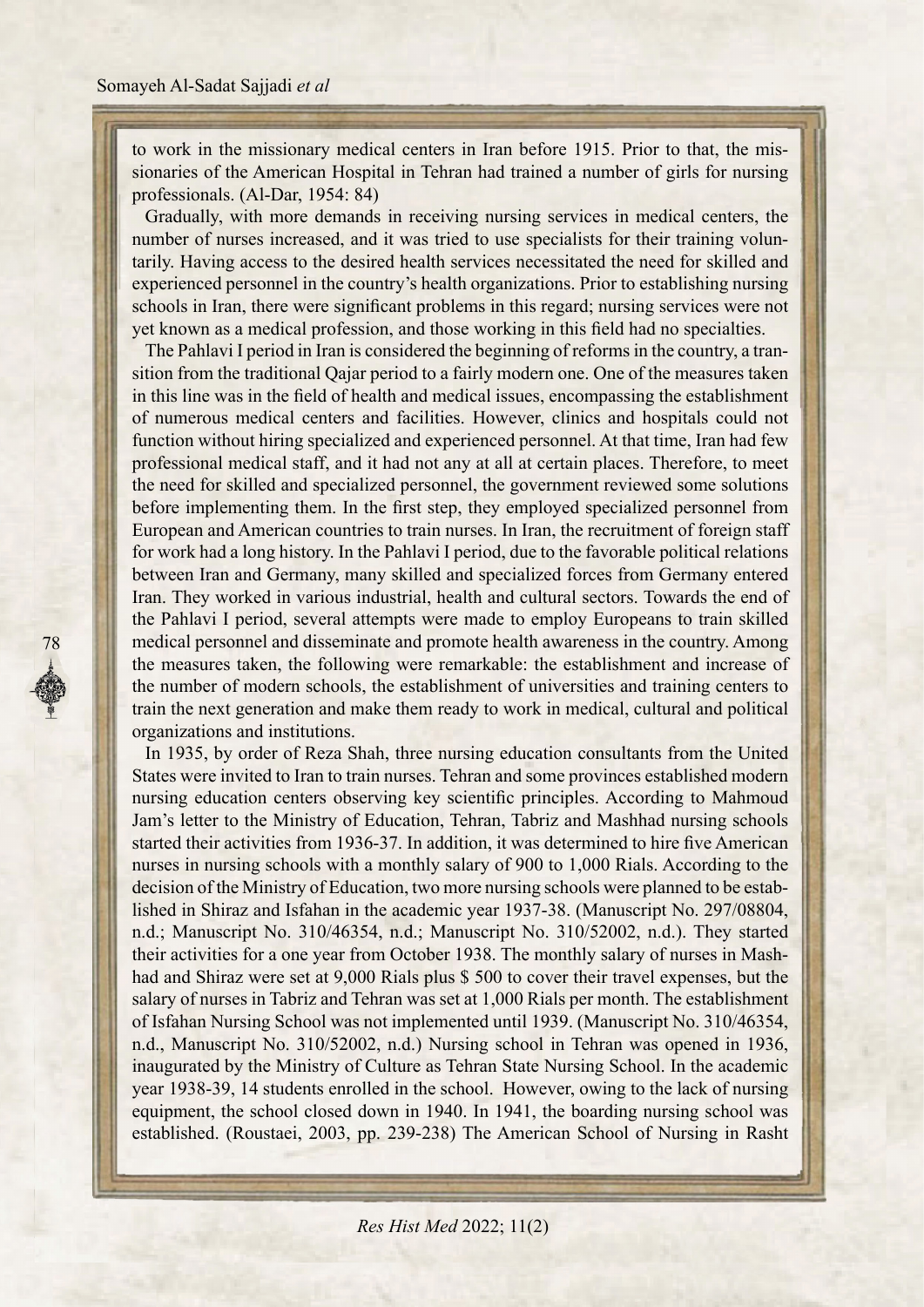tion as the only nursing training center in Guilan (First Province). In the same year, Alain was opened in 1936, beginning its activities with the approval of the Ministry of Educa-Ree Kelson was approved as the manager of Guilan Hospital by the Guilan Department gram in session 301 of the Higher Education Council on 23/June/1936. (Manuscript No. of Education. The school had to observe and follow the nursing school's policy and pro-297/021677, n.d.; Manuscript No. 297/33091, n.d.) Even though all nursing schools had ferent curriculum from other nursing schools; therefore, in January 1950, the school asked to comply with the schedule of nursing centers, Rasht nursing school implemented a difthe Ministry of Culture to approve its educational program. (Manuscript No. 297/33091, ing a 3-year theoretical and clinical course. They were entitled to be enrolled, provided n.d.) In 1950, six people graduated from the American School of Rasht after completthey had had a nine-year secondary school certificate. In 1950, among the teachers and deans of this school were: Ms. Younes Bieber (with 16 years of nursing experience), Dr. Frame (with 16 years of experience as the deputy director of Mashhad and Rasht), Dr. Rala Hoffman (with 33 years of experience as the director of the American Hospital in ran and one year vice-chancellor of Rasht Hospital), Noorullah Hakim Alam (graduated Mashhad, Tehran and Rasht), Dr. Milton Orshan (graduated from the University of Tehhad and Rasht Hospitals), Miss Benz, (Bachelor's degree from Rosters University, New from the University of Tehran and four-years' experience as the vice-chancellor of Mash-York), and Ms Browning, (Bachelor's degree from the United States)(Manuscript No. training centers, their number gradually increased. Several schools were established for 297/33091, n.d.) Since the arrival of American teachers and nurses in Iran to open healthmedical assistance and nursing assistance during this period. Teachers trained specialized three-year experience of Dr. Hoffman in nursing education in Iran, since 1916, he, along staff together with scientific education. (Motameni, 1971, p. 6) With regard to the thirtywith his colleagues, continued his activities in the field of clinical, scientific, medical and health affairs for many years, having a considerable impact on medical activities and nursing services in Iran.

79

In July 1936, the Council of Ministers and the High Council of Education approved the statute and program of the Nursing School. The approvals encompass the provinces of Khorasan, Guilan, East Azerbaijan, Isfahan, Fars, Kerman and Mazandaran. (Manuscript No. 275/2865, n.d.) The approvals were sent to these centers, indicating that there were nursing schools there. These schools were exclusively made for women in Tehran and other important centers of the country. The students studied in the two-year boarding school free of charge; there was also a hospital where they took an internship. Students could attend and practice in other hospitals as an apprenticeship. The candidates who already had their three-year secondary school certificate and passed the entrance examwere registered at the nursing school. The other eligibility criteria for admission included age limit between 16 to 25 years, being single, and having physical and mental health. In addition, the nurses who had already worked in health institutions for at least three years before the school was established could enroll in these schools to complete the course. Each year, technical and scientific courses were offered according to the predetermined program, and those who succeeded in obtaining a degree could enroll in and participate in midwifery schools. The academic year began on September 23. The courses offered within the first sixth month included: Anatomy and dissection, microbiology, nursing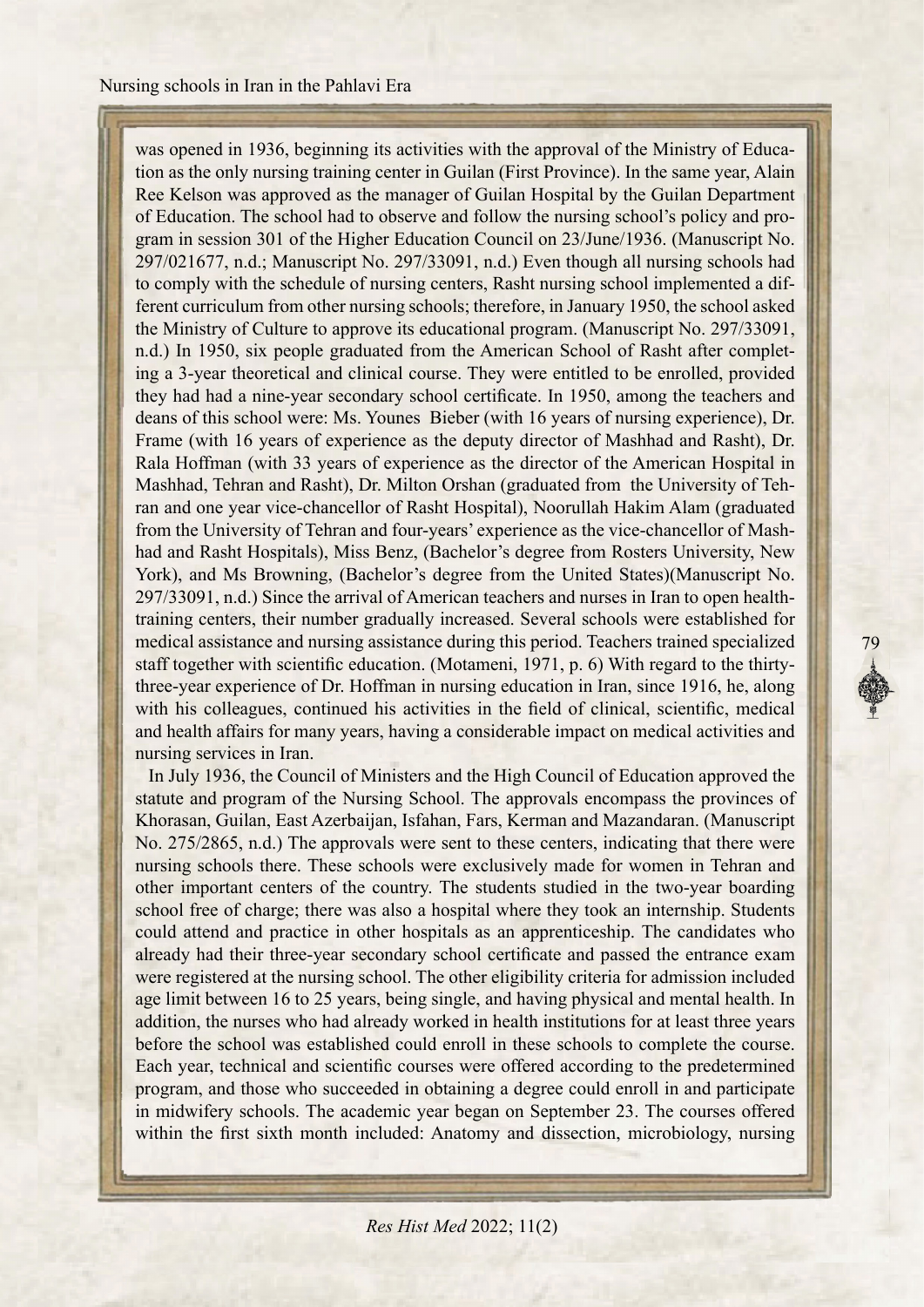etiquette, and the foreign language. Practical courses in the seventh month were skin diseases, midwifery, foreign language, and in the eighth month, electrical treatments, ing courses, such as home nursing, hospital housewifery, specialization in surgical or basic medical aids, and foreign language. From the 9th to 11th months, specialized nursmedical departments, pediatrics, Asylum, etc., were taught. Practical programs included mission and whatever else is related to patient care, so that the period of illness is well cleaning rooms, ventilation, bedsheet, hospital kitchen, arranging beds for patient adtaken care of, observing therapeutic, environmental and physical health standards. These were among other trainings considered important for nursing students. (Manuscript No.  $275/2865$ , n.d.)

The other school that promoted health care and was active in training health care staff was the midwifery school. The first group of students graduated from the midwifery school comprised eighteen girls and women who completed their study in academic year 1932-33. They, then, provided health services to women in the capital. (Women and Health, 1934, p. 11) Prior to this period, midwives were, in fact, older women who had acquired these skills through observation and practice. They helped give birth to babies without observing any hygienic principles, which sometimes caused the death of the baby and the mother due to severe infections. Since the establishment of the midwifery school, offering childbirth, prenatal and postnatal care courses, efforts were made to control and prevent infant and maternal mortality. Initially, educating girls in this field was problematic in this traditional society. However, the establishment of such schools and training specialized manpower effectively reduced the annual mortality of infants and mothers, positively affecting the society's attitude towards this profession. Madame Fraskina was one of the teachers at the midwifery school. Until 1928, the school did not have any written regulations. The study period was three years, and the prerequisite for enrollment was for the candidate to have a six-year elementary certificate and be familiar with the French language. Over time, the entrance prerequisite changed to obtaining the first-year secondary school certificate (Manuscript No. 3059, n.d.). However, knowing French was an obstacle to the limited enrollment of girls in this school; most girls could not attend the school due to their unfamiliarity with the French language, which, in turn, was because of their education in homeschooling or by home teachers.

Dr. Klounieh, Director General of National Health, in 1932-1933, was appointed to propose a practical plan for the country's health reform. In his report, he suggested: eral knowledge are sent to Europe to become acquainted with the nurses' duties in their "It would be beneficial if five or six girls from the proper families with sufficient genhomes and their important social and health responsibilities. After returning home, these girls will be able to educate other nurses." (Manuscript No. 103303, n.d.)

According to the available documents, in the late years of the Pahlavi I period, it was decided to hire a number of nurses from Germany for medical training centers and the istrative and technical staff, including a mechanical engineer for central boilers, heating 500-bed hospital. The recruitment report included three physicians, 28 nurses, 4 adminpower devices for medical electric devices. In August 1940, the German government set and water installations, a mechanical engineer for power stations, ventilation, and lowfore, in the draft of the initial contract, the salary of the head nurse reduced from 750 to specific conditions for their employment, which were not implemented in Iran. There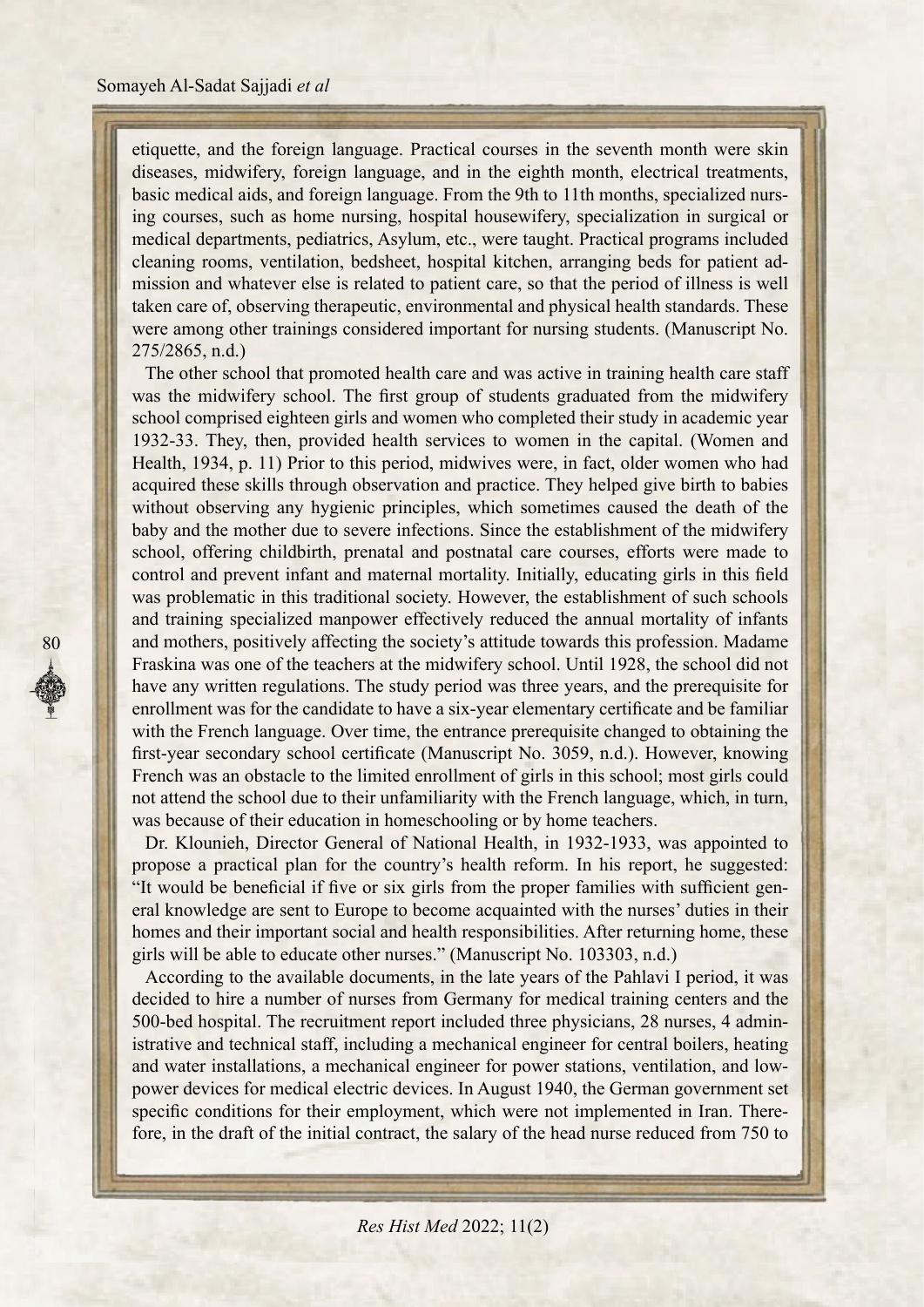600 Marks and that of the deputy head nurses from 650 to 500 Marks and other nurses from 450 to 400 Marks to 350 to 300 Marks. It was also decided that their salary would be paid in Rials. Other fringe benefits, such as food, accommodation, and transportation became more feasible. In the initial contract, the Iranian government agreed to provide nian government and the National Sister Association and Independent Nurses of Berlin. them with food, housing, insurance and taxes. The next draft was signed between the Ira-Two nurses were recommended, one as the head nurse and the other as her deputy. In case of requiring more nurses, the head nurse would help in this regard. Eventually, the salary of the head nurse was set at 600, the deputy 500 and the rest between 300 and 350 Marks. The travel expense fee was assigned as 2,000 Marks and 300 Marks per person for purchasing required things paid for three years. Annually, they had two months of leave, one month used in Iran and one month at the end of three years in Germany for three consecutive months. They were also exempt from working with Jewish nurses. The employment of nurses continued for several years, until the Crown Prince, Mohammad land. Correspondence for hiring nurses continued until the Pahlavi II epoch. During this Reza, in a confidential letter, dated June 25, 1941, proposed to hire nurses from Switzerperiod and during the time of Mansour, as the Prime Minister, on 22/May/1946, an order sidering Iran's financial capacity to pay salaries and other benefits, it was decided to hire was issued to hire a German nurse and a deputy nurse to educate nursing students. Cononly two nurses. (Manuscript No. 270/521, n.d.)

cation issued a permit to establish the first pediatric nursing school for Avagol Shahbaz In order to develop the country's health services, on 23/ Sept<sup>71936</sup>, the Ministry of Eduin Tehran. She had a degree in nursing and midwifery. In addition, he published a book entitled "Maternal Etiquette" and was the "founder of maternity hospital and a boarding house for (non)-sick children." (Manuscript No. 297/27353, n.d.)

81

Up to the end of the Pahlavi I period, nursing schools and colleges were obliged to function under the supervision of the Ministry of Education and the Ministry of Health. They were state centers, and the state budget financed parts of their expenses. During this period, with the help of missionaries in Iran and the establishment of nursing schools and training nurses in medical centers, the shortage of nursing services in Iran was relatively removed. However, due to the limitations of Iranian society and the traditional families, only those who lived in cities where nursing schools were established could benefit from other city. In addition, the amount of budget allocated to health issues in the country was such training. In other words, traditional families did not let their daughters study in anmore, teachers hired to work in nursing schools were from Western countries, especially insignificant compared to the problems of health and treatment in the country. Furtherthe United States. From 1936 onward, considerable efforts were made to educate and train more nurses in Iran, increasing the number of nursing schools. This would improve the quality and quantity of health care in the country by increasing the number of trained nurses in important provinces of Iran. However, it seems that girls and women faced many restrictions in studying nursing in Iran due to social, cultural, and even religious conditions. These restrictions were more pronounced in smaller cities and in villages and areas farther from the capital. Therefore, these issues led to shortages and even the absence of nurses in many parts of Iran.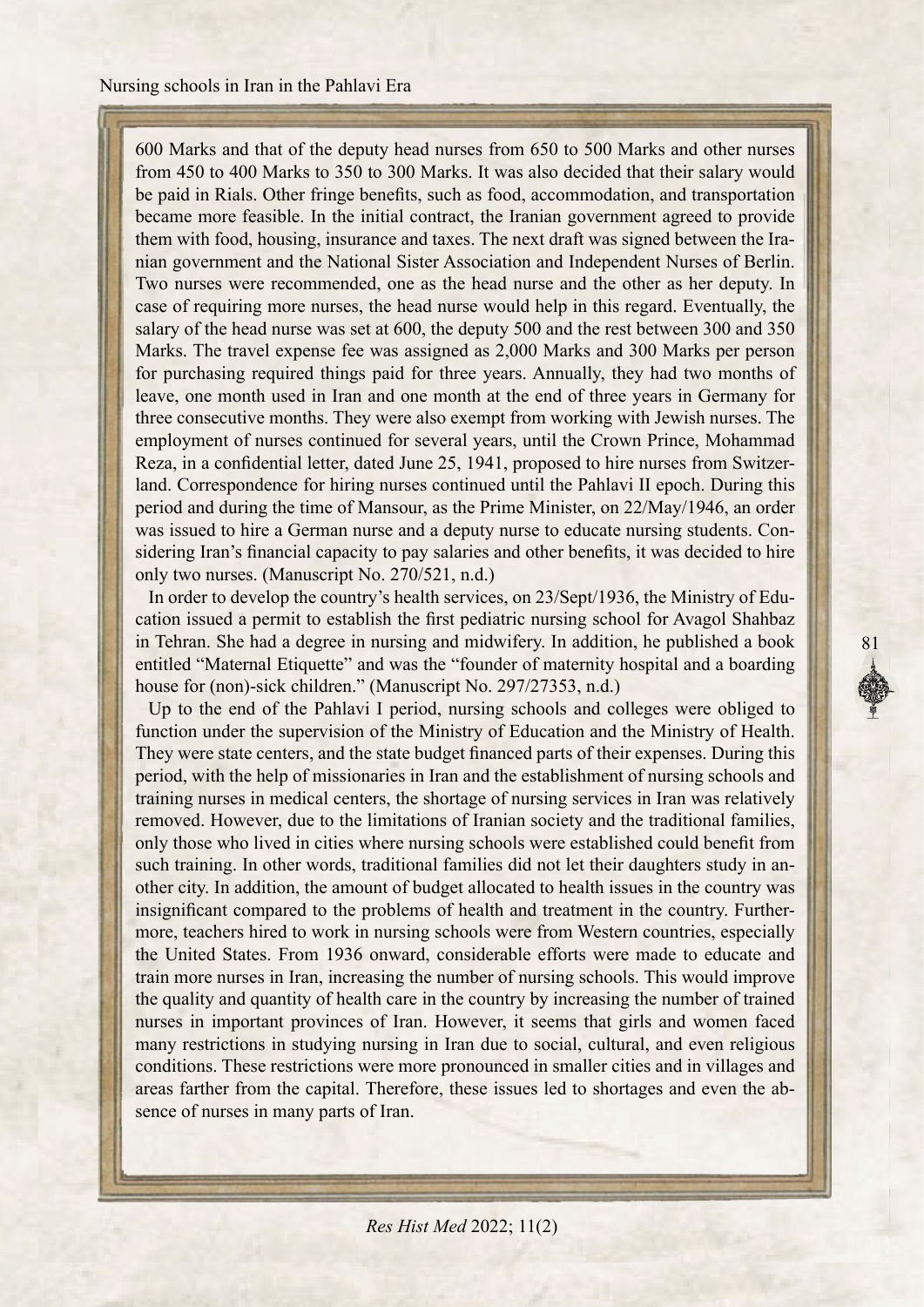## **Nursing Schools in the Pahlavi II Period**

sequences, and Iran's occupation by foreign military forces. In the early years of his The beginning of the Pahlavi II regime in Iran coincided with World War II, its conrule, infectious diseases, lack of health facilities, famine, inflation, poor management nians faced. After the war, the Iranian government sought to address some of the problems caused by the lack of medical facilities and personnel. In addition, the country's and inefficiency of the government in crisis management were among the problems Iranians faced. After the war, the Iranian government sought to address some of the proband inefficiency of the government in crisis management were among the problems Iratreasury was empty, imposing a lot of restrictions on the government. The contribution of private and semi-governmental organizations, especially charities and public benefit centers, was fruitful in building the required health centers, meeting parts of the country's needs in this field. In addition, their contribution to paying some of the expenses would help the country's limited budget. Iran's Jamiat-e-Shir o Khorshid, the Imperial Social Service Organization, and the Farah Pahlavi Charitable Society, active in providing part of the country's health manpower, were among the non-profit organizations of Iran in that period. The Pahlavi II epoch took several measures to provide medical and health manpower. During this period, nursing schools were established by the government and government-affiliated charities, such as the Ministry of Health and state universities. In addition, several European physicians were recruited by Iranian medical centers. The presence of these doctors with their families helped meet some of the community's health ing nursing services. Until 1958, nursing schools did not use the same programs in nursing education; instead, based on the decisions of the head of the school or the affiliated needs, especially since the wives of some of the doctors helped their husbands in provid-<br>ing nursing services. Until 1958, nursing schools did not use the same programs in nursneeds, especially since the wives of some of the doctors helped their husbands in providpilation of the statutes of nursing schools, the approved educational programs were sent institution, the educational program was compiled and planned. This year, with the comto all schools. The nursing education period with a bachelor's degree was three years, and that for the assistant nursing education was two years.

It should be noted that before 1953, Iranian nurses did not have an association; in 1953, with the efforts of some nurses who had been educated abroad, the Nursing Association ciety, increase their level of knowledge and help improve the condition of patients and was established. This association aimed to support nurses, appreciate their status in sohealth. (Valizadeh, Zamanzadeh and Qavi, 2018, p. 92)

### *<u>Jamiat-e Shir o Khorshid services</u>*

82

In 1922, Jamiat-e Shir o Khorshid, at the end of the Qajar period, began its activities according to the goals of this organization in the world, helping the needy at the time of natural and unnatural disasters. This charitable organization developed its activities in the field of social, cultural, health and medical affairs, providing people with relief in crisis, requiring skilled and trained personnel. At that time, Iran faced many limitations in providing the country with the necessary resources, especially medical personnel. Iran's Jamiat-e Shir o Khorshid determined to establish a number of educational centers to meet the need of the medical staff in Iran. Part of their work in the field of health care was to build and equip hospitals, clinics and offer nurse education in the medical centers. The presence and activity of educated nurses effectively improved patient care and promoted the level of health and hygiene in the country. In 1951, 50 female volunteers received admission to study in the nursing school. The study period comprised three years, and the students received a scholarship covering the tuition and accommodation expenses.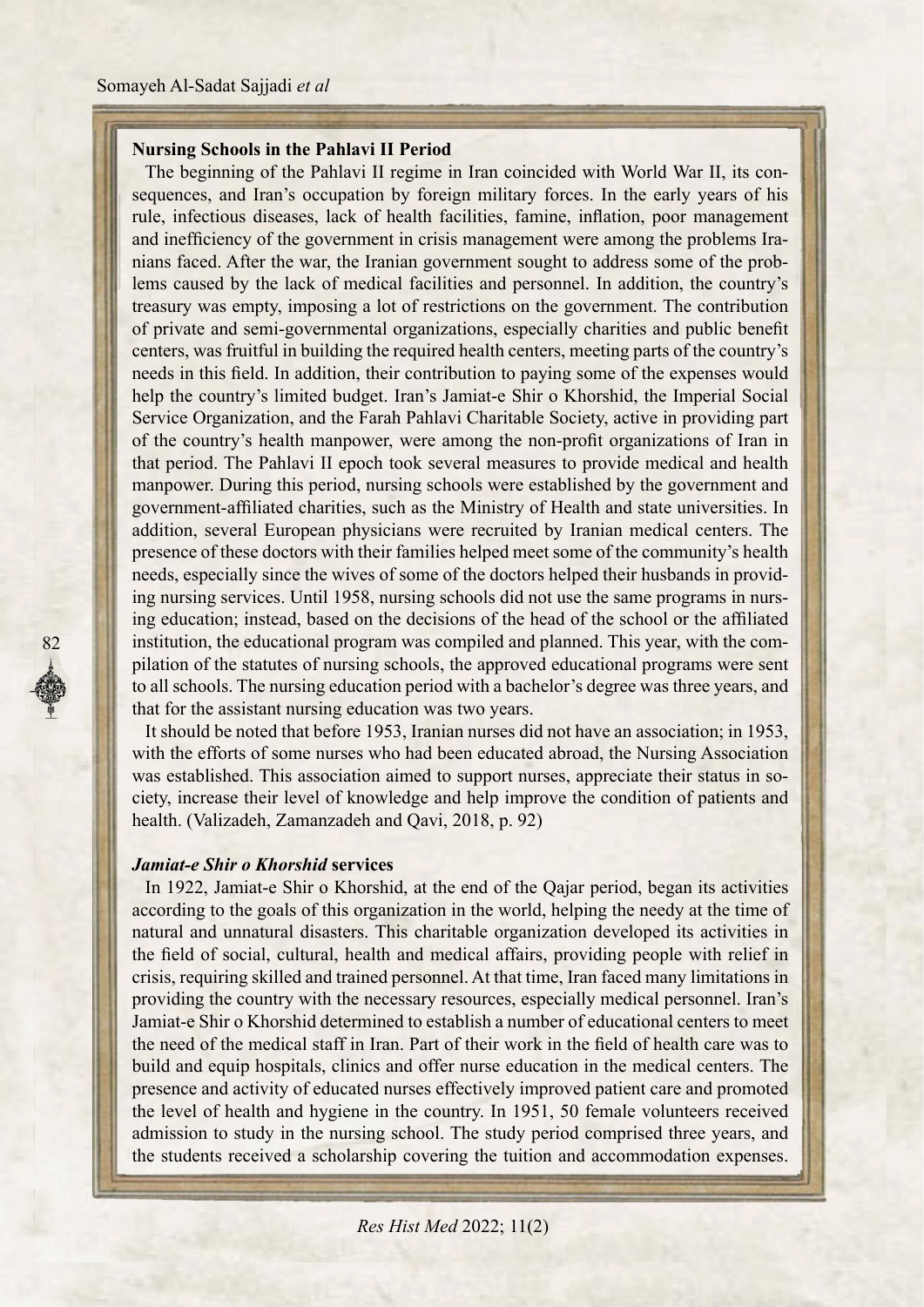The centers offered students a monthly payment, as well. The school was run by foreign nurses. Admission requirements were a three-year high school certificate and familiarity with English or French. The diploma of the nursing school was equivalent to the high school diploma. (Jamiat-e-Shir o Khorshid, 1951, p. 2)

By 1957, about 3126 people were graduated from nursing schools. In addition, 683 nurses with a two-year nursing education and some with a degree in nursing education fahan, 1958, p. 32). This indicated an increase in the number of nursing schools affiliated from training centers abroad were added to this number (Assistant Nursing school in Isto Jamiat-e-Shir o Khorshid in Iran.

The Jamiat-e Shir o Khorshid established nursing schools in several provinces. In 1957, Isfahan's Jamiat-e Shir o Khorshid bought 6300m land to construct a nursing school, some central headquarters buildings, and bureaucratic buildings. It also planned to equip the Emdad organization with communication facilities and devices; it aimed to support the child and mother wards, counselling centers and to complete a vocational school for education development. (Assistant Nursing school in Isfahan, 1958, p. 32) Isfahan's Jamiat Nursing School was opened in 1957. In the first year, 18 girls enrolled in school. vision of necessary equipment were the responsibility of the Jamiat and the Planning and The cost of accommodation, salaries of administrative and educational staff, and the pro-Budget organization. After graduation, the graduates worked in public health centers or the Ministry of Health. The administrative and educational staff consisted of 21 people. It was managed by a committee consisting of the head of health organization, the dean of the medical school, the head and the managing director of Jamiat-e-Shir o Khorshid, and the internal management of the school, who was an English instructor. (Assistant Nursing school in Isfahan, 1958, pp. 21-22).

In November 1959, the first series of graduates of the school comprised 17 volunteers. According to notices issued by the Jamiat-e-Shir o Khorshid, they were sent to different parts of the country. Of these, six top graduates remained in Isfahan and the rest were sent to Tehran, Shiraz, Kashan, Rafsanjan and Yazd. The local Jamiat-e Shir o Khorshid provided the main expenses of the nurses, accommodation and food, and their salaries were paid by the headquarters of Jamiat-e-Shir o Khorshid. (Assistant Nursing school in Isfahan, 1959, p. 26) In July 1960, 9 nurses were working in Isfahan's clinic. (Assistant Nursing school in Isfahan, 1960, p. 46; Manuscript No.  $230/27102$ , n.d.)

The nursing school provided facilities to train the qualified interested volunteers from other cities and districts with a nursing school. In 1969, a number of girls from Shahreza were sent to Isfahan Nursing School for nursing education. After two years of study, the selected individuals would be hired for medical and health services if they passed the exams in Shahreza Jamiat-e-Shir o Khorshid. The following criteria were required for admission of the candidates: having a certificate of the third year of high school, being in proval of the founding members of Shahreza Jamiat-e-Shir o Khorshid or the headmaster good mental and physical health status, having a certificate of good morals, having the apof the volunteers' high school, as well as being at the age group of  $16-26$ , single, having the consent of the parents or the guardian, and finally giving a written commitment to work in the health and health departments for four years after graduation. In addition, the ing School residence and received a monthly stipend. (Manuscript No. 97/293/21455, volunteers were selected from the local inhabitants. Admitted students lived at the Nursn.d.; Hatami, 1979, p. 17) During the activity of the nursing schools, about 1000 nurses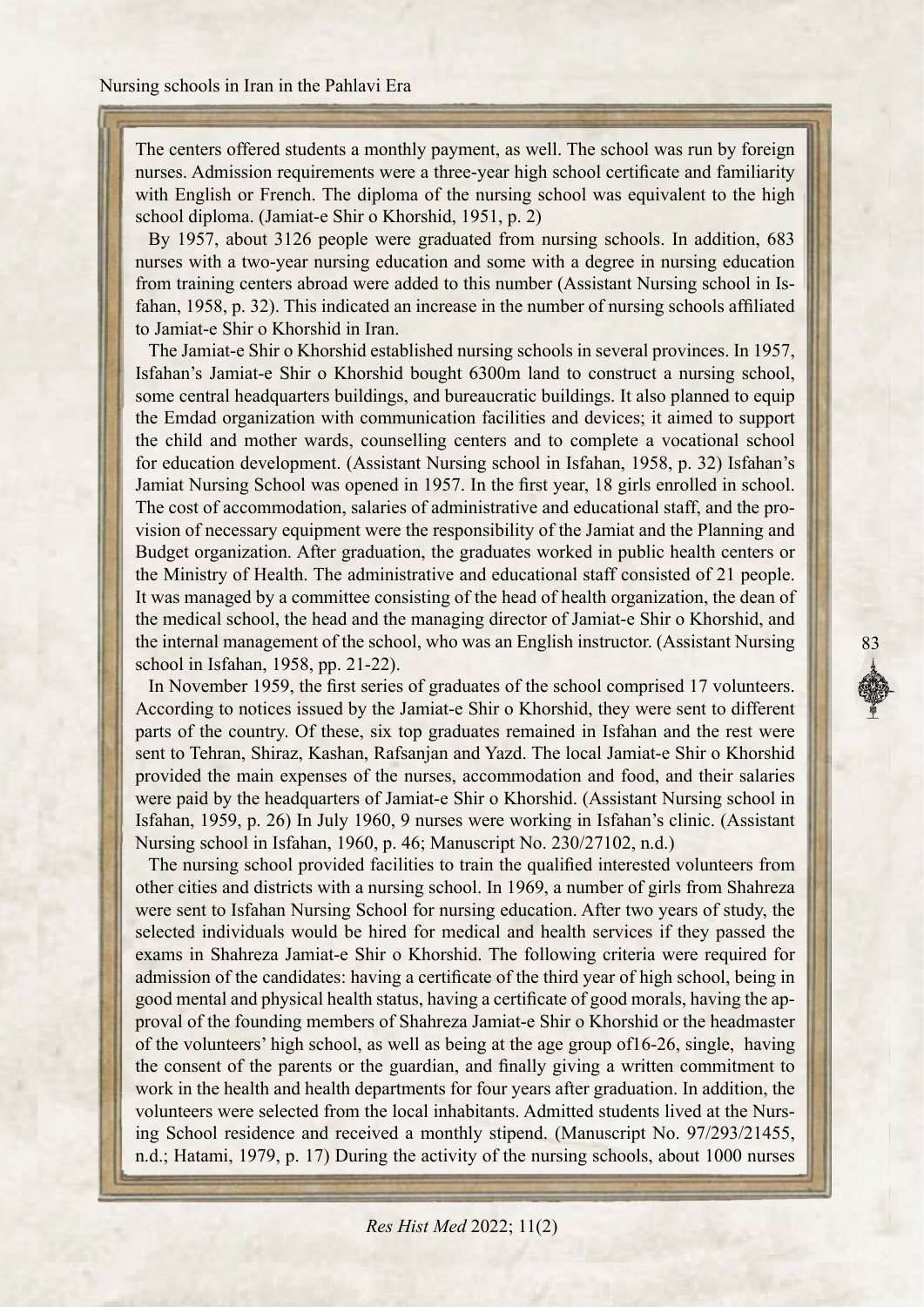and 2000 assistant nurse graduated from these centers throughout Iran. (Hatami, 1979, p.  $17)$ 

ing schools in some provincial centers. From the Pahlavi I period, education methods in To the extent that the budget allowed, the authorities took measures to establish nurs-Iran underwent some changes. Universities and training centers were founded to train a skilled generation for various organizations and institutions. One of the essential needs was to train nurses for medical centers. Observing how the Red Cross was formed in Europe, this organization set training nurses as one of its primary objectives. Moreover, trained nurses were required by other medical centers as well. Undoubtedly, the presence of educated nurses effectively improved the well-being of patients, the quality running of .com medical centers, and increasing the health and hygiene level of the country.

es. For example, in collaboration with the Red Cross Association, it organized women's Jamiat-e Shir o Khorshid took other measures to increase the number of educated nursfamily nursing courses. In this project, a number of women succeeded in obtaining a nursing certificate in 1952. In addition, by offering certain courses in nursing school, some women who joined the social service department received some training in family nursing skills. These courses were for women who were familiar with either English or French language. (Jamiat-e-Shir o Khorshid, 1952, pp. 1, 5)

but a Shir o Khorshid, by taking control of hospitals across the country, attempted to build In the continuation of educational activities in the field of treatment and health, Jamiatand develop the Higher School of Nursing since 1971 With a teaching capacity of 180 people and the allocation of 75 million Rials, it began to construct a nursing school in Sari in 1973. In 1975, it began to construct the Mashhad nursing school with a credit of 90 million Rials on land with an area of 10 thousand square meters. (Islamic Consultative Assembly Research Center, n.d.) Shiraz Higher School of Nursing was another training center in the field of nursing education. The construction of the school started in 1977; tion in March 1980. (Manuscript No. 220/14330, n.d.) This, however, was not met owing story dormitory, in an area of 3387 square meters. It was scheduled to be put into operabuilding the school with an area of 3546 square meters, in three floors, along with a fourto the victory of the Islamic Revolution.

#### **Ashraf Pahlavi Nursing School**

84

The Imperial Social Services Organization was a charitable organization in the fields of social welfare, education-training, and treatment-hygiene, which began its activities in 1947. One of the reasons for the formation of this charity after the Second World War was the reduction of the consequences of the war in Iran. This organization tried to create social welfare system in the country and by attracting the participation and help of the people reduce the burden of the government's responsibility. After the establishment of the organization, the organization planned to establish a school for training nurses called "Ashraf Pahlavi Nursing School". It was to be an adjunct to the 500-bed hospital so that, with the cooperation of Tehran University, the graduates could be employed in hospitals and clinics affiliated to the Ministry of Health and the Imperial Organization. In addition, gienic issues and parenting skills to mothers and women in different areas of the country. after training the volunteers on social services, the center could recruit them to teach hy-This was effective in promoting the country's hygienic condition and medical affairs and consequently promoting the health and population growth of the country. (Ashraf Pahlavi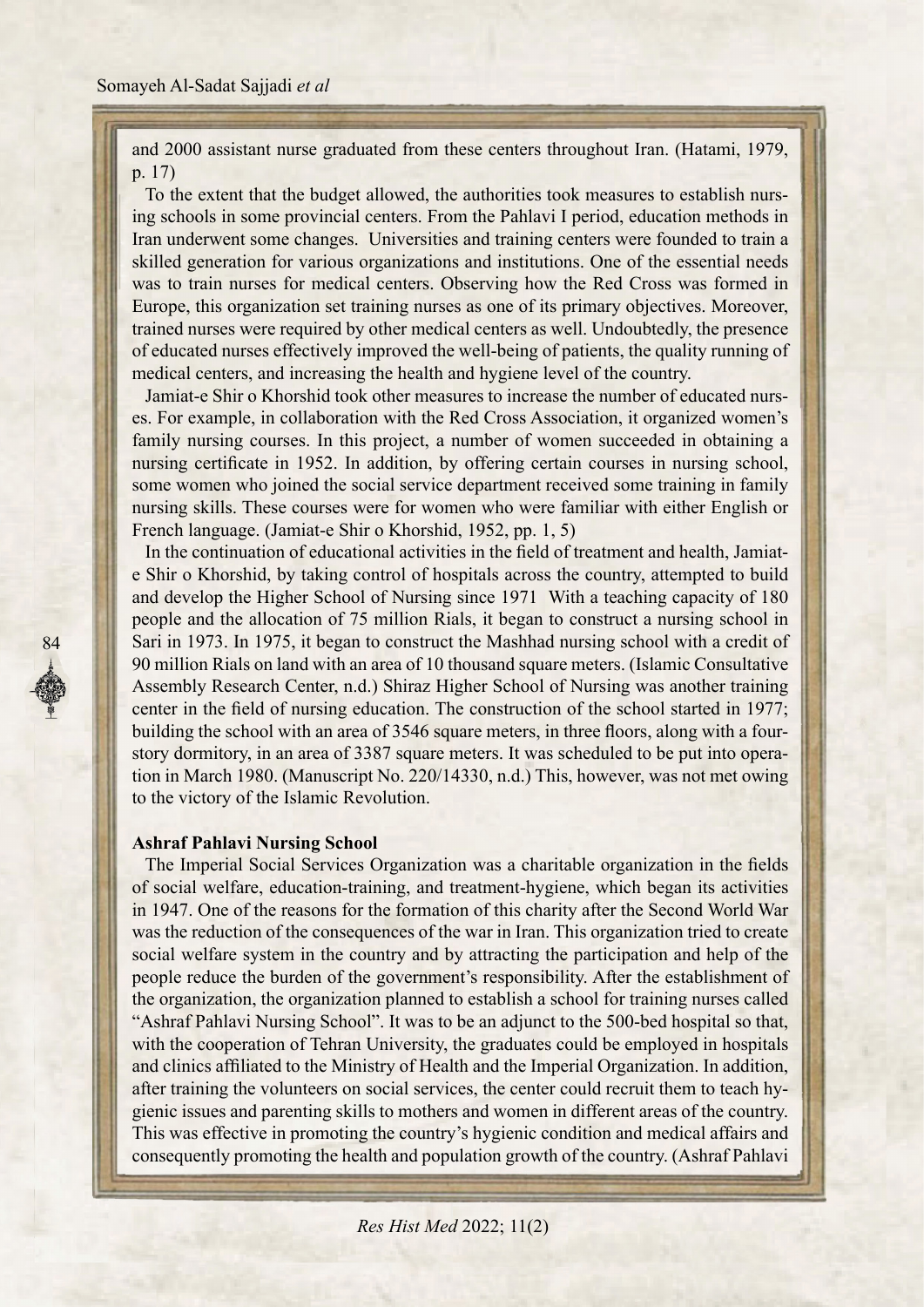Nursing School, 1947, p. 4.) Finally, on November 2, 1947, the initial measures were taken to build a school in a garden of 30,000 square meters in Tehran. The school rules were approved on 20/Feb/1948 and inaugurated in April 1949 under the chairmanship of Ashraf Pahlavi. One of the reasons for establishing Ashraf Nursing School was to provide sufficient staff for centers and clinics affiliated with the Imperial Organization. After its establishment, the organization promoted and developed health and disease control in villages and remote areas at the top of its policy. Therefore, clinics needed more medical ing school was already established under the supervision and leadership of Shams Pahlavi staff to provide services whose shortage was striking in Iran. On the other hand, the nursone year after the establishment of the Shir-o-Khorshid nursing school. It seems that there was a competition between princesses Shams Pahlavi and Ashraf Pahlavi regarding the social and political activities of the country. This stimulated Ashraf, the vice president of the Imperial Organization, to establish a nursing school, as well. Prior to establishing Ashraf Nursing School, there was no nursing education at the university level in Iran. In the beginning, two books in the field of nursing were translated and published. The Higher School of Nursing admitted nursing candidates twice a year, and each time, 50 students. (Pahlavi era exhibition, 1976) The conditions for accepting volunteers changed lishment, due to the low level of education in Iran, especially among women, the admission conditions were easier. Admission requirements were: the age limit between 17-25 several times based on the social condition of the society. At the beginning of its establishment, due to the low level of education in Iran, especially among women, the admistion for registration was changed to completing the five years of high school education, years, a health certificate, and a first-cycle of high school certificate. Over time, the condiand priority was given to those who had acquired higher educational qualifications. The school was exclusively for girls. (Ashraf Pahlavi Nursing School, 1951, p. 4; Manuscript ing graduates could enter the Higher School of Midwifery. They received a midwifery No. 270/334, n.d.) Accommodation, food and uniforms were free for students. Top Nurscertification upon passing the entrance exam and completing a one-year course. Ashraf Nursing School was one of the best and most important educational centers in that period, ested students were able to continue their studies in the United Kingdom or the United and the degree of the graduates was equivalent to that of western nursing schools. Inter-States, taking specialized courses.

85

Teaching was carried out by professors of the Medical University and the Board of Foreign Experts of the Nursing School approved by the University and Faculty Council. Ashraf Nursing School functioned in collaboration with the University of Tehran. The pervisors. The school year began on October the first. In the first year of its inauguration, university was also responsible for providing faculty members, examiners, and exam suon April 3, 1961, 40 volunteers and 20 people were admitted in September. Preliminary exams were held at the end of the school year. (Manuscript  $No. 270/334, n.d.)$ 

The final exams were held at the end of the third year in September, and those passing the exams would officially receive a certificate in general nursing. After graduation, they were obliged to either work in the public hospitals for two years or had to pay back the tuition fees. If they continued their education in midwifery schools, they had to complete an internship program for two years after graduation. During the years the school was in operation, the validity of the degree given to the graduates also changed due to the change in the admission conditions and the school statute. For instance, students entering school with the fifth grade of high school were able to obtain a diploma in nursing. In the fol-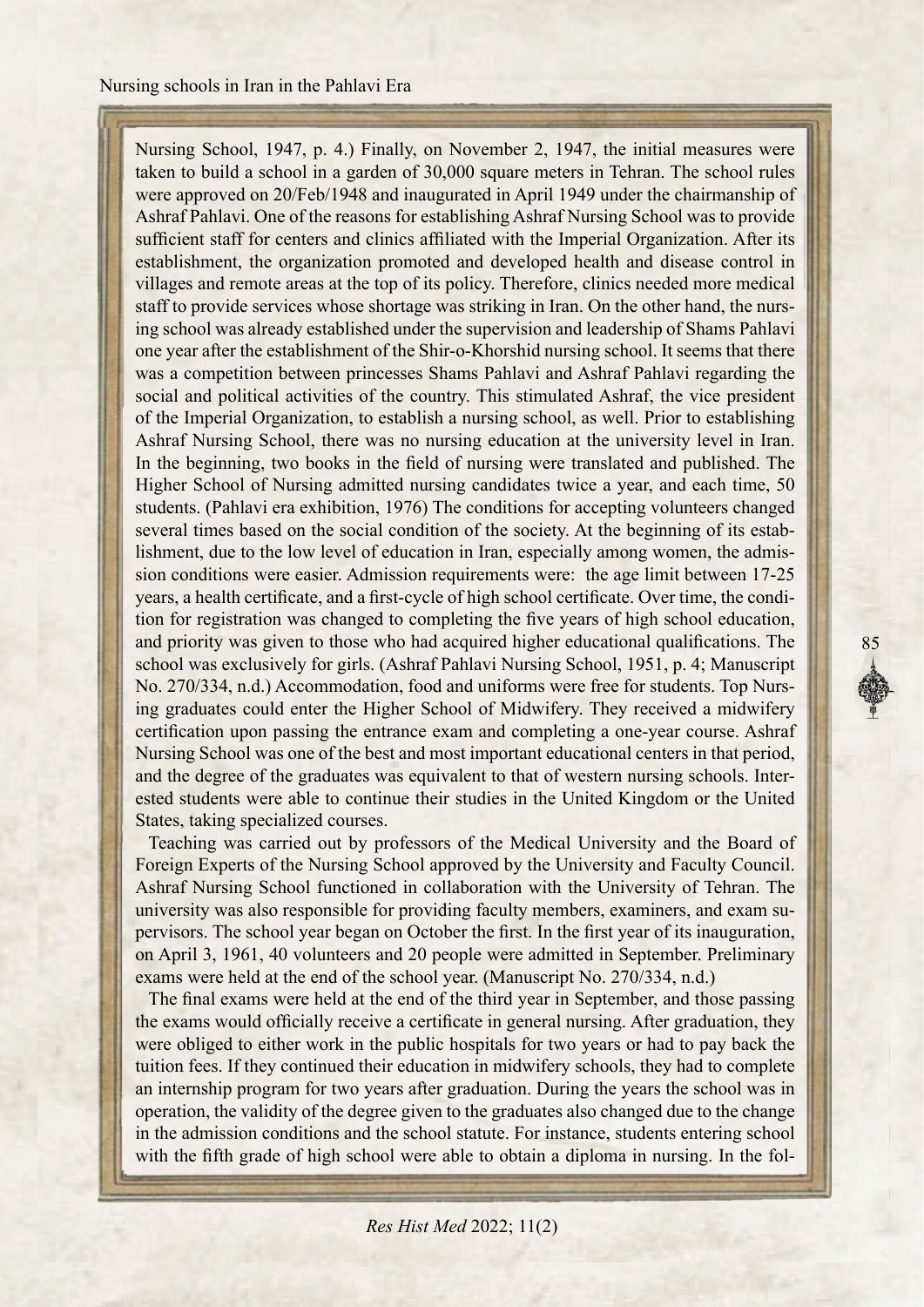lowing years, by changing the admission degree from the fifth high school to the sixth grade, they were awarded a degree equivalent to a bachelor's degree at the end of the nursing course. Therefore, in 1961, some graduates protested against this and asked for a bachelor's degree since they had passed the midwifery course and had work experience. There were 18 of them, and as a bachelor's degree was given to six of them having the same conditions, the others also asked to receive a bachelor's degree. (Manuscript No. ates to send their written objections to relevant educational centers, such as the Ministry  $270/334$ , n.d.) The difference in the degrees given by different schools led the graduof Health and the Ministry of Culture. They requested to receive a bachelor's degree. (Manuscript No. 297/44638, n.d.)

ter the nationalization of the oil industry and during the time of Mossadegh, as the prime Up to 1952, a number of English nurses worked in educational and medical centers. Afminister, due to the political disparity between the Iranian and British governments, the mand for the students' cooperation, there was unrest on their part. One of the reasons Iranian government sought to expel English nurses from Iran. Despite the school's defor the unrest was poor management and decision-making. Since the dismissal of the ment had had no plan on how to control the internal affairs and education of the school. English nurses on July 23, 1952, until the day of their departure on July 28, the govern-On the day of departure, a meeting was held in which Ashraf Pahlavi, Dr. Ashtiani and Dr. Mossadegh decided to appoint Iranian deputies to the managerial post. Dr. Golgolab, the Medical School professor, became the school's managing director and supervisor. The students refused to accept them and did not even accept the school's educational program. There were 80 girls from Tehran and other cities studying and residing in the school. There was a possibility of school closure due to insecurity. The Nursing School was the only school approved by the University of Tehran. In order to prevent insecurity alities in cooperation with the World Health Organization to run the school. Decisions tative of the Minister of Health, it was decided to hire several nurses of impartial nationand the closure of the school, in negotiations with Dr. Mossadegh and the legal represenwere even made to expel the protestors. (Manuscript No. 270/334, n.d.)

In September 1956, in order to develop the nursing profession and inform people about the activities and performance of the government and governmental institutions in the field of health care and training of specialized personnel, a large nursing conference was held in Tehran. At the conference, issues related to nursing, nursing services, public health nurses and midwifery were presented. (Manuscript No. 297/44629, n.d.). Then, in the 70s, nursing education and services in medical centers increased dramatically, so much so that in 1973, the number of nursing students amounted to 320.

In addition to the accommodation and financial support of the Ashraf Nursing School, it granted scholarships to nursing students. Chairmen of the organization had gained some funds for the school by corresponding with some European countries. Iranian students could get scholarships to universities in Europe, such as Germany; in turn, the young arships. (Manuscript No. 270/90, n.d.) These facilities were within the framework of from some foreign countries could also study in Iranian nursing schools through scholsupplementary education given to train experts and technical specialists of developing arships. (Manuscript No. 297/44629, n.d.; Manuscript No. 270/24, n.d.) The scholarship ment favored that a number of Afghan students to study in Iranian schools through scholcountries. In the academic year 1974-1975, the Federal Republic of Germany govern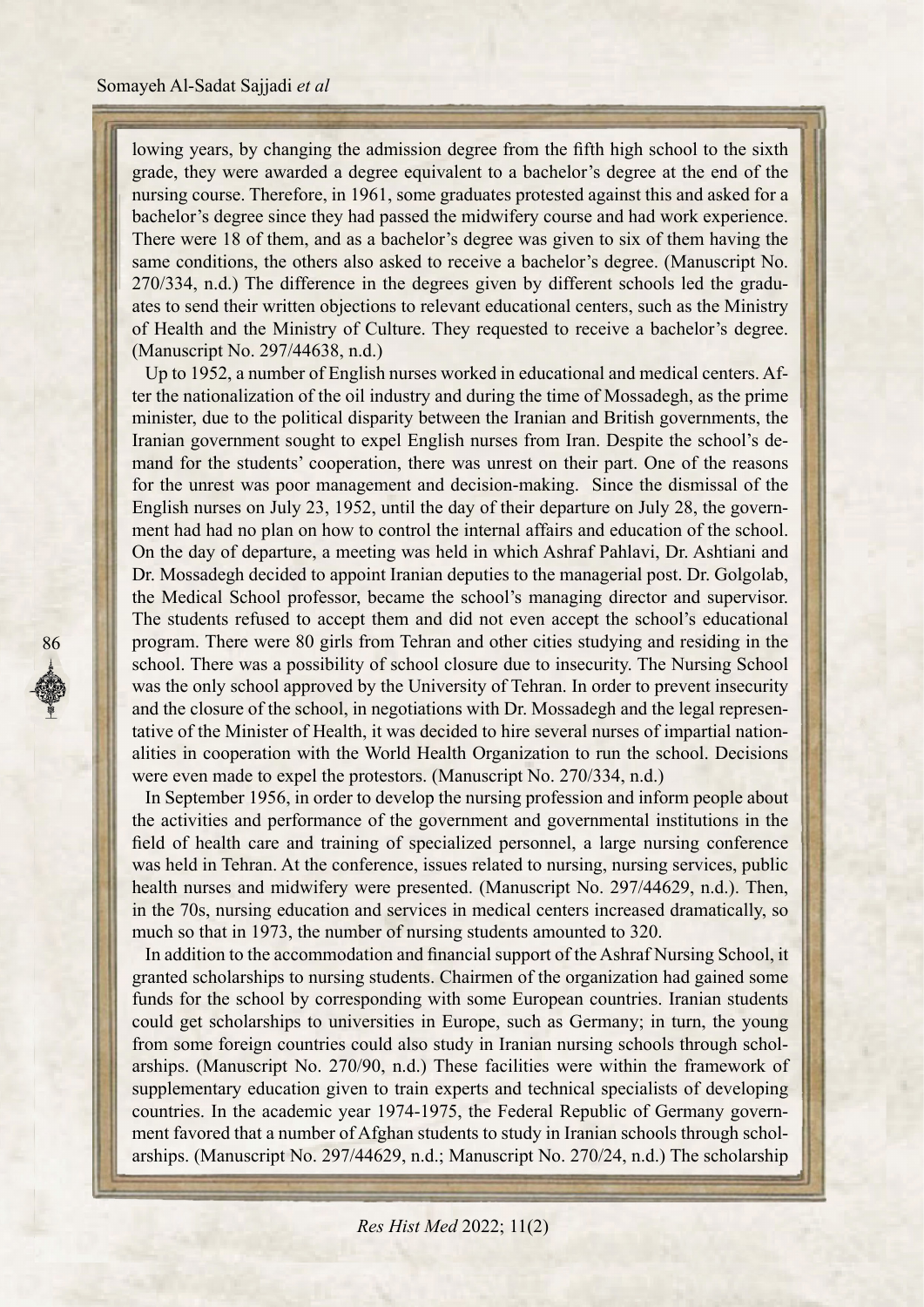candidates had to meet the following prerequisites: having the age limit between 18-25, guage. In 1973, eight Afghan students succeeded to get the German Federal Scholarship. a diploma in natural sciences or mathematics, and being familiar with the Persian lan-As a German university offered the scholarship, the candidates did not have to take the entrance exam and could register in April or October. In addition, as they could not work in Iranian public hospitals after graduation, they were charged tuition fees for three years in correspondence to the type of scholarship awarded. (Manuscript No.  $270/24$ , n.d.) It is worth mentioning that nursing schools, like Tehran Nursing School and Ashraf School, courage other students. (Manuscript No. 270/687, n.d.; Manuscript No. 297/30731, n.d.) awarded first and second-degree medals to the top ranks of students and graduates to en-

On  $1/9/1973$ , the Nursing School offered a scholarship for seven Iranian students to study in Germany. Student admission was made in April and October. In this course, the prerequisites for entry were having a diploma in mathematics or natural sciences, the age limit between 18 -25, as well as passing the exam. Students awarded the scholarship took a general course only. Seven people selected for the German scholarship studied in one of the following fields: nursing, midwifery, assistantship and medical engineering. (Manuscript No. 270/24, n.d.)

At the same time, the Higher School of Midwifery gave admission to nursing graduates dates for these courses could also benefit from a scholarship given for a degree equivalent twice a year for specialized midwifery courses, lasting for 18 months. In 1973, the candito a bachelor's degree. These courses began in May and October. The locations for the courses were two centers for chemistry scholarships in Mashhad, five for nursing and midwifery scholarships, and two for medical technical assistance scholarships in Tehran.  $(Manuscript No. 270/24, n.d.)$ 

tary legislation. The followings comprised some of their requests: hourly leave under the ployment benefits. This led to their protests against medical centers and the parliamen-Despite nurses' various responsibilities in the medical centers, they did not enjoy ememployment law of the country without being subtracted from the annual leave, nurses' weekly leave without being subtracted from the annual leave, keeping 15 days of annual ary with other hospital or university staff, accepting their leave requests on the phone leave for emergencies, considering sick leave apart from weekly leave, having equal salin the case of emergency, reducing night shifts from 12 hours to 8 hours of work and 4 hours of rest, the right to use insurance during illness, and separating the nurse in need of hospitalization and rest from other patients. (Manuscript No. 270/24, n.d.)

loads of the nurses in the private sector, and the lack of proper principles applied, leading The authorities of the medical centers attributed most of these problems to the workto their being less disciplined at work. Each nurse had to work one week a month on night shifts, being liable to double fines for not attending the night shift. Two days off a week was allocated to 40-hour work a week, and the law was enforced equally in all medical hospitals. The point that nurses could take two days off per week caused a shortage of tal and faculty management. They would not be issued for minor and outpatient illnesses hospital physicians issued sick leaves and a report was provided to the hospibecause sick nurses could function well by taking the prescribed medication at work. In many cases, sick nurses refused to be hospitalized, causing the rejection of their sick leave certificate. Their refusal mainly was because of the fact that the nurse had to work in another medical center, and hospitalization prevented her from going to her second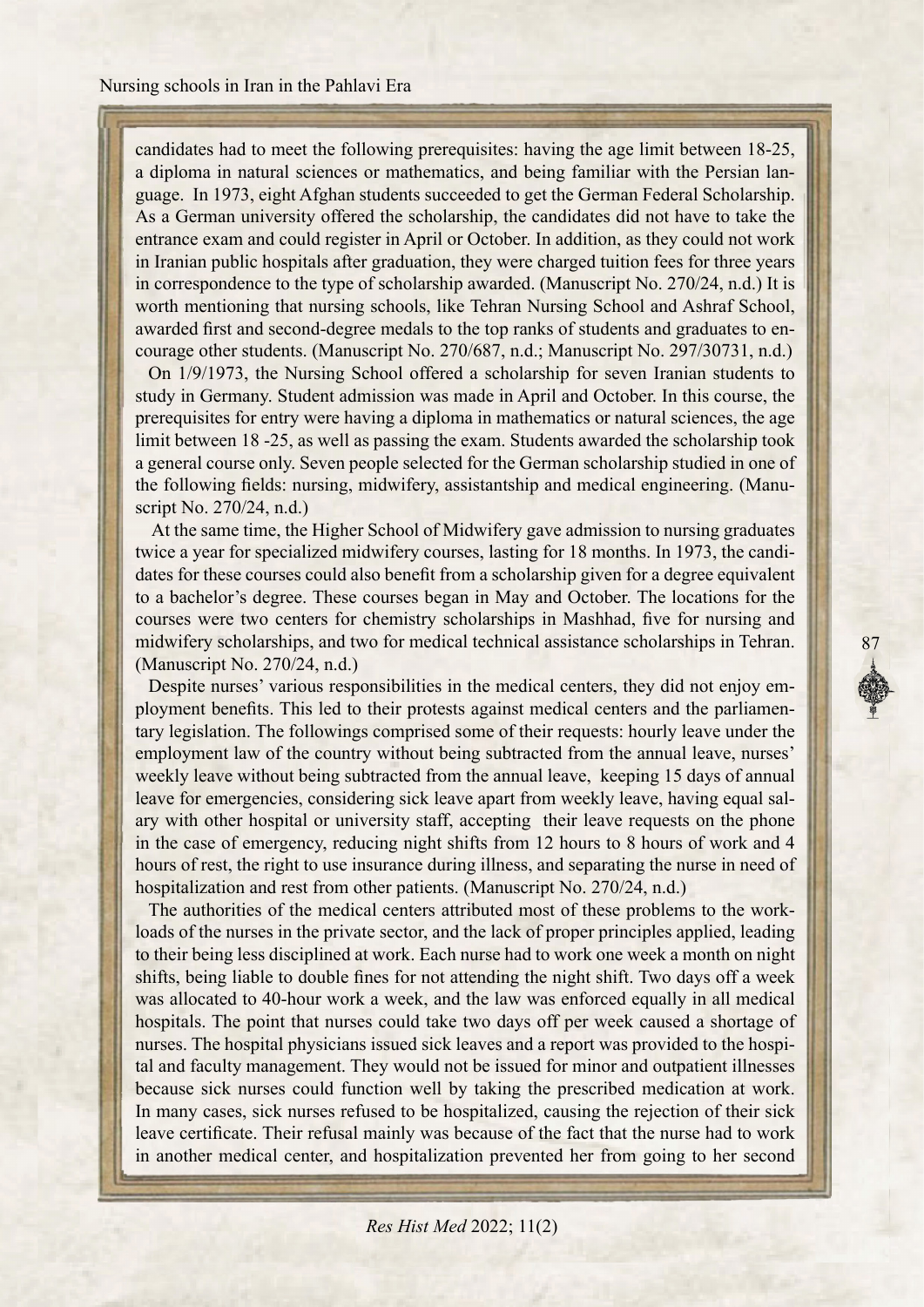job. The nurses' reasons for not attending night shifts mainly were family problems, and illness. However, the hospital management considered the dissatisfaction and difficulties of the night shift as the main reason for this. (Manuscript No.  $270/24$ , n.d.)

Initially, due to the small number of nurses, those who had learned nursing by practice or taking short courses were hired in medical centers. In addition, at the beginning, the less, over time the courses were upgraded from one year to three years and finally four length of the training course for new volunteers to this profession was variable; nevertheyears, equivalent to those for a bachelor's degree. In addition to teaching nursing, the school curricula covered teaching practical nurses, childcare, assistant nurses, pediatric nurses, and mental health care nurses. This led the Ministry of Education to establish a school to train nurses to lower the nursing staff shortage. The practical nurses were trained to work under the supervision of nurses. However, the practical nurses usually worked independently due to the shortage of nurses. (Manuscript No.  $270/24$ , n.d.) By 1976, 48 dition to Ashraf Nursing School, in 1975, a nursing home was constructed for the Iranian nursing courses were offered and 1650 nurses graduated with a bachelor's degree. In ad-Nurses Association to hold their meetings there. (Pahlavi era exhibition, 1976)

It seems that the fiscal budget of medical school determined and covered the nurses' salary. In December 1973, the monthly wage of nurses was 16,000 Rials. The nurses had a two-year commitment to working in medical centers affiliated with the medical school. This indicates the cooperation between the nursing school and the medical school of the University of Tehran. After fulfilling their commitment, they would receive their qualifications. (Manuscript No. 270/334, n.d.)

As mentioned above, medical centers and institutions in Iran had many limitations in providing medical services, primarily due to the lack of equipment and technical staff. Despite the undertaking of several public and governmental institutions in training and educating specialized staff of nurses, paramedics, etc., the country still faced challenges in providing skilled and specialized medical staff. In 1973, Jahanshah Saleh Hospital increased the number of hospital beds from 222 to 245. For 25 additional hospital beds, it required nurses, assistant nurses and male staff; but it was not possible to supply these age of medical staff in the country: if necessary, nurses, with the permission of Ashraf workforces. (Manuscript No. 220/3732, n.d.) The followings would add to the short-Nursing School and the place of their service, attended such programs, as conferences, national and international gatherings to provide medical services to representatives and tional Conference of the Iranian Red Cross Society (Manuscript No. 270/24, n.d.) After participants in the programs. Zahra Alinejad, for instance, attended the 22nd Internatransferring the clinic of Bahrami Hospital to the new building, about 20 emergency beds were allocated for general and infectious patients in two separate and 24-hour times hospitalized and monitored in the clinic for 24 hours. According to the available wards. However, due to the shortage of nursing staff, emergency patients were somedata, the number of nurses in this 24-hour hospital was limited. This made it difficult for them to perform all the nursing responsibilities in caring for patients. Furthermore, due to the lack of sufficient nurses in the Iranian medical system in the Pahlavi period, many assistant nurses performed nurses' duties (Table 1).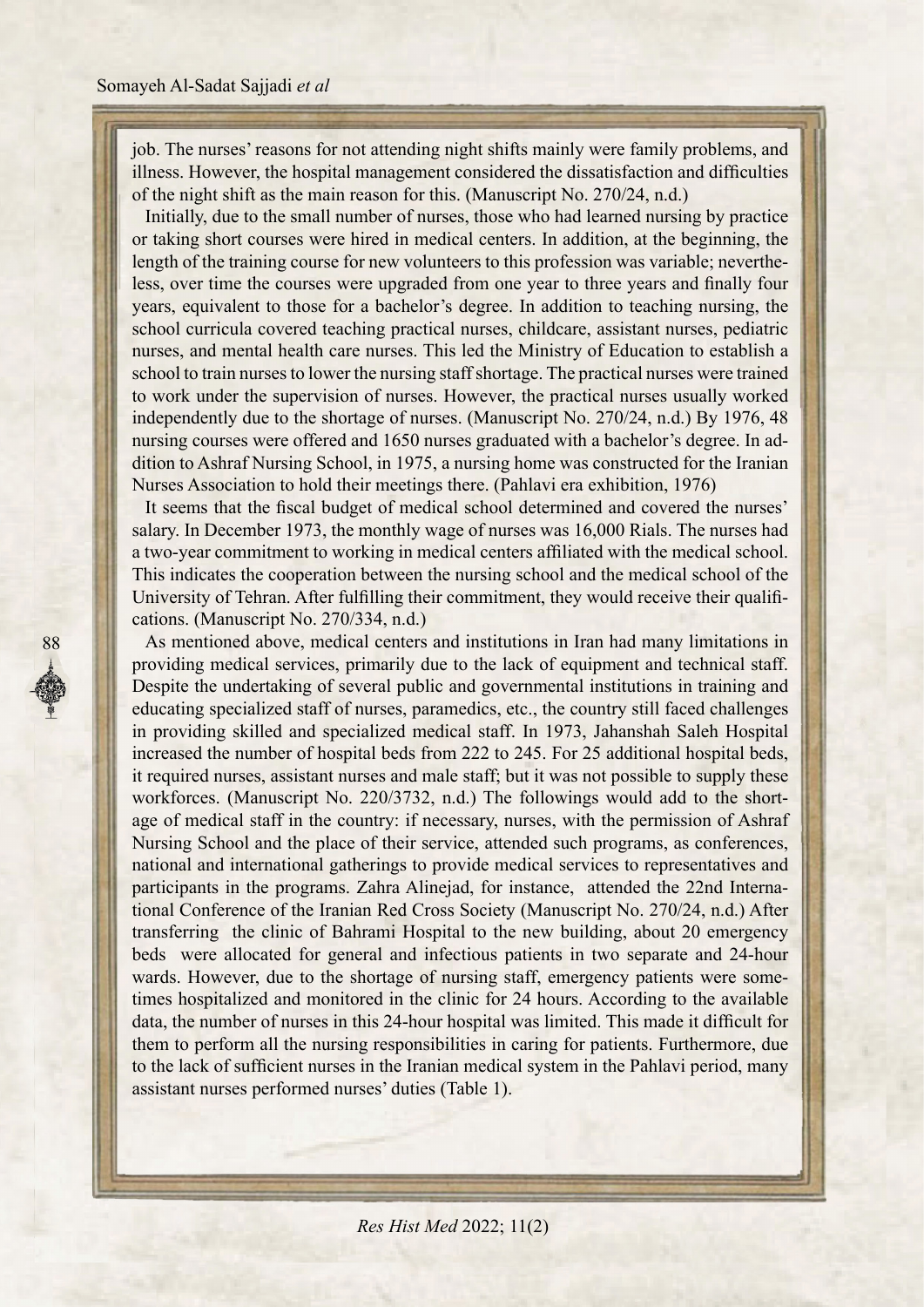Nursing schools in Iran in the Pahlavi Era

| <b>Table 1:</b> Number of Bahrami Hospital nurses in 24 hours (Manuscript No. 270/24, n.d.) |  |
|---------------------------------------------------------------------------------------------|--|
|---------------------------------------------------------------------------------------------|--|

| <b>Shift</b>    | <b>Technical supervisor</b> | <b>Assistant nurse</b> | Maid |
|-----------------|-----------------------------|------------------------|------|
| Morning Shift   | $\overline{\phantom{0}}$    |                        |      |
| Afternoon Shift | $\overline{\phantom{0}}$    |                        |      |
| Night Shift     | -                           |                        |      |
|                 |                             |                        |      |

From four pm on, assistant nurses gave the medications to the patients and nurses took care of the parents and companions of the outpatients and hospitalized patients in the emergency room. This caused the nurses to be diverted from their main duties. (Manuscript No. 270/24, n.d.)

Another nursing school affiliated with the Imperial Organization was the Farah School in Ramsar. Unfortunately, no information has been obtained since the establishment of this school. The school was run by two nurses sent by the University of Tehran since 1962. Parvin Dokht Ghaderi was the head of the school. In 1974, she was summoned to work in Soghari Jamali University and the other nurse of the school was transferred to Reza Pahlavi Medical Center. Their absence led to the closure of the school in Ramsar. Therefore, it was requested that the Imperial Organization agree to let them continue their activities in the school. Their activity was considered one of their commitments and their degree was equivalent to a bachelor's degree. (Manuscript No.  $220/16659$ , n.d.)

ricula, the four-year nursing program was launched in Tehran in 1965. In line with this, gram for educating assistant nurses was also presented. Following the university cur-At the Great Tehran Nursing Conference in September 1956, a two-year training proyear public health nursing course was established in the Faculty of Health, University other schools also made some revisions to their educational curricula. In 1970, a oneof Tehran. (Manuscript No. 297/44629, n.d.; Motameni, 1971, p. 8). During the years of operation of the nursing schools, these centers' graduates gradually increased and were recruited into the medical system. The following table exhibits the number of nursing graduates (Table 2):

89

| Year        | The No. of Graduates |
|-------------|----------------------|
| Before 1941 | 99                   |
| 1941-1945   | 45                   |
| 1946-50     | 57                   |
| 1951-55     | 299                  |
| 1952-60     | 515                  |
| 1961-65     | 906                  |
| 1966-1970   | 1205                 |
| Total       | 3126                 |

Table 2: The Number of Nursing Graduates from 1941 to 1970 (Motameni, 1971, pp. 1-10)

Many nurses did not work after graduation for various reasons. This comprised about 5% each year. The third education program was assumed to have 1287 nurses, but the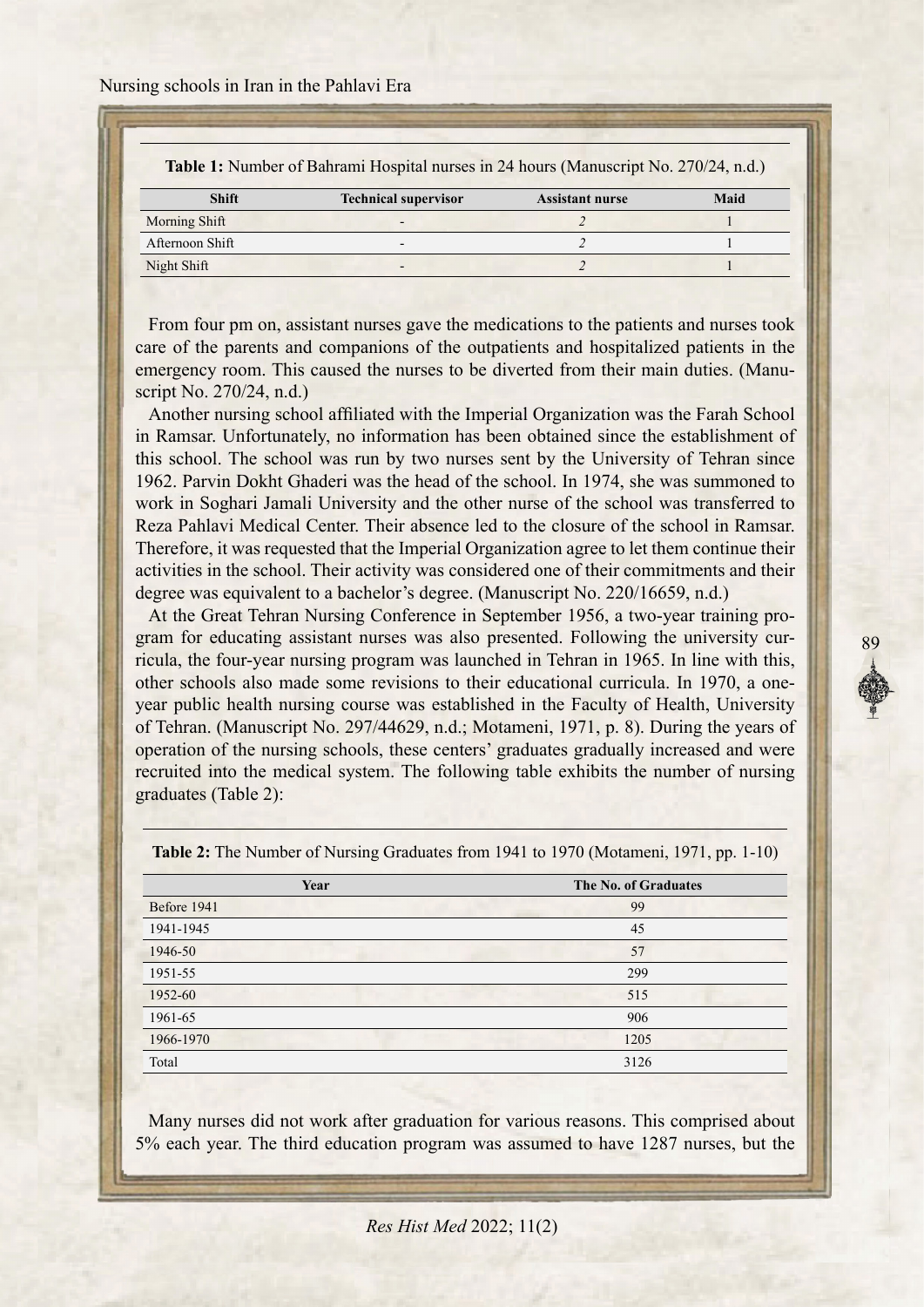number of the graduates decreased to 1235. In addition, a number of the nursing graduates worked as village midwives or as smallpox and quarantine technicians in health service centers. This made it necessary to train some assistant nurses in providing these services, and some predetermined activities, under the supervision of nurses. But this did not put dently. There were about 3126 graduates and trained nurses from the nursing school, and into force mainly because of the lack of sufficient nurses; hence, they operated indepen-683 nurses with a two-year nursing education. In total, about 4,000 nurses were engaged in medical services in different regions and centers in Iran up to early 1971. (Motameni, 1971, pp. 1-10). The fourth plan (1968-1972) was scheduled to train 2020 nurses (Table 3). (Motameni, 1971, pp. 1-10)

| <b>Table 3:</b> The Number of Nurses and Their Performance in the Fourth Program (Motameni, |                            |                  |  |  |  |
|---------------------------------------------------------------------------------------------|----------------------------|------------------|--|--|--|
| 1971, p. 10                                                                                 |                            |                  |  |  |  |
| Year                                                                                        | No. of graduates predicted | No. of graduates |  |  |  |
| 1967                                                                                        | 360                        | 331              |  |  |  |
| 1968                                                                                        | 390                        | 231              |  |  |  |
| 1969                                                                                        | 390                        | 353              |  |  |  |
| 1970                                                                                        | 420                        | 471              |  |  |  |
| 1971                                                                                        | 460                        | 535              |  |  |  |
| Total                                                                                       | 2020                       | 1921             |  |  |  |

lished by non-profit and charitable organizations, such as Iran's Jamiat-e Shir o Khorshid As mentioned above, most nursing schools in Iran in the Pahlavi II period were estaband the Imperial Organization of Social Services. During this period, one of the most important medical and health centers in Shiraz was built by a benefactor, Mohammad vised by Pahlavi University since 1964. (Manuscript No. 350/6694, n.d.; Manuscript No. augurated these centers. The hospital and school were officially affiliated with and super-Namazi. (Manuscript No. 350/6694, n.d.) On May 23, 1955, the Pahlavi II officially in-270/554, n.d.) (Figure 1). Until September 23, 1963, the American nurse, Irene Blinchard ing. They worked there as the head of the school until the end of their contract. (Manuscript No. 293/39111, n.d.). and the head nurse, Mary McGregor, were in charge of Namazi Higher School of Nurs-<br>ing. They worked there as the head of the school until the end of their contract. (Manuand the head nurse, Mary McGregor, were in charge of Namazi Higher School of Nurs-



*Figure 1. Namazi Higher School of Nursing (Manuscript No. 350/6694, n.d.)*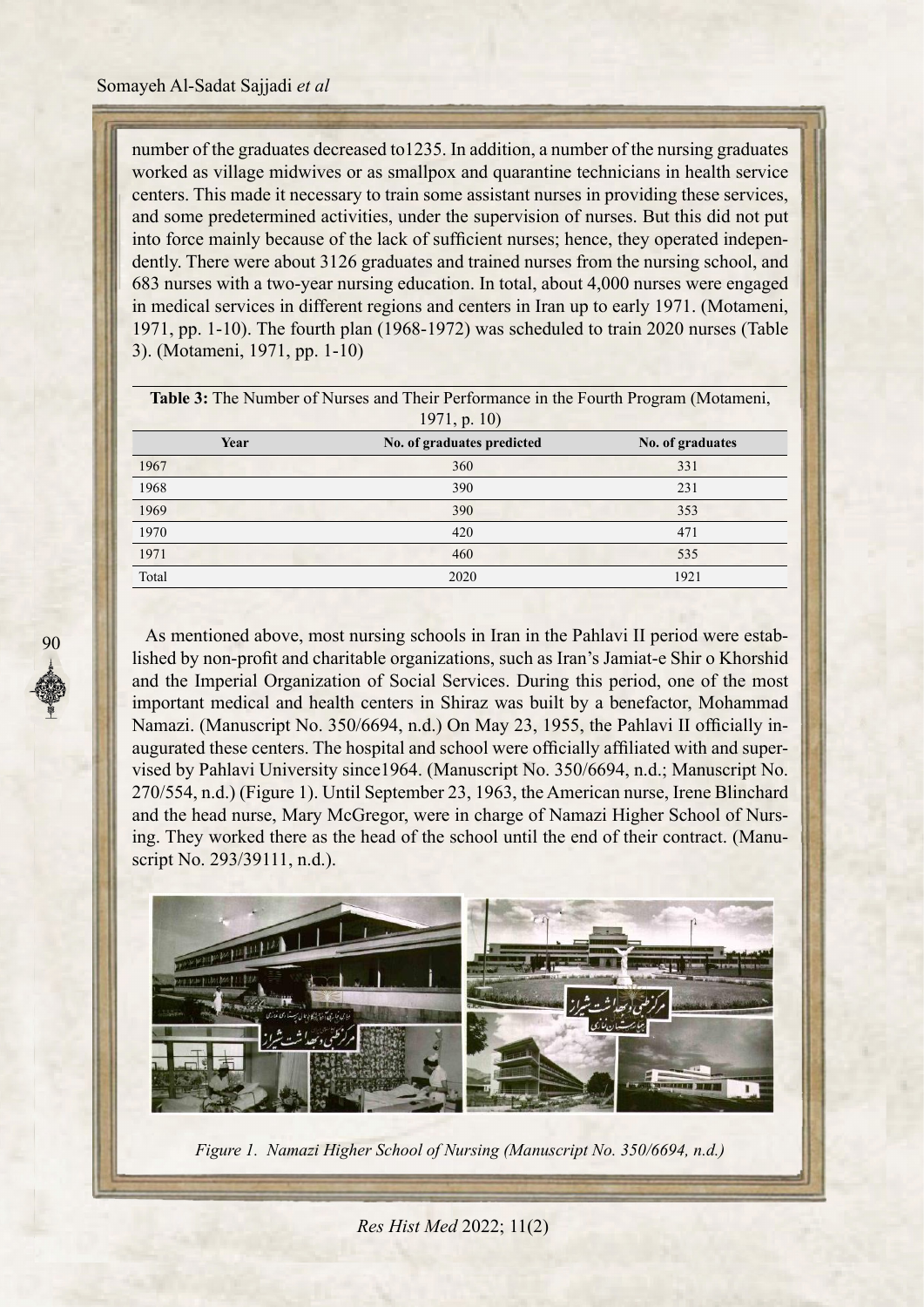# **Assistant Nursing school**

In 1955, the first assistant nursing school was established in Tehran with a one-year script No. 297/44629, n.d.) Pahlavi foundation, one of the charitable organizations of course. Gradually, other schools were established in different parts of the country. (Manu-Pahlavi dynasty, proposed the establishment of this school. The school started working by 25 students in 1967. In 1968, Pahlavi Foundation financed the school's building with a credit of 1,200,000 Rials from the years 1968 to 1970. This school was established to train assistant nurses to provide the technical staff needed by Bonyad Hospital (Cardiovascular Hospital) and, if possible, to provide nurses for other medical and health institutions in the country. By the end of the second quarter of 1968, 25 assistant nursing students were studying in different National Oil Company Hospital wards. In the academic year 1968-69, out of 47 volunteers, 33 were admitted to start their education from October 1968. In 1969, 56 students were admitted, from which 24 began their study in the same year and 32 in the following year. In the first half of September 1969, 23 nurses graduated from ated from the school. The school had an average of 30 graduates each year. In 1970, 47 the school for the first time. (Manuscript No. 220/16659, n.d.) In 1969, 31 people gradupeople were admitted, amounting to 68 students, in total. (Manuscript No. 220/16659, ing in the assisting nursing school of the foundation; 26 students started their course in n.d.) In 1971, there were 54 volunteers. In the year 23/09/1973, 50 students were studythe first year and 24, in the second year. On  $23/08/1974$ , 76 candidates participated in the entrance exam, of which, 31 were accepted and their classes began on November 23, lems, and 26 started their course. The students of this boarding nursing school enjoyed 1974. Five of them dropped out of school for various reasons, including family probbenefits such as food, clothing, and scholarships. The total hours of the course comprised 335 hours. Although most of their courses were related to patient care, they also studied cal classes, they took practical classes. The students, in addition to the regular nursing courses, such as Persian literature and history. After several months of attending theoreticourses for cardiovascular diseases, also taught courses and skills so that they could work in the cardiovascular hospital. Building and equipment costs were financed by the court and the National Oil Company, which were subject to the laws of the Supreme Council of Culture and the Nursing Department of the Ministry of Health (Table 4). (Manuscript No.  $220/16659$ , n.d.)

91

| <b>Table 4:</b> Number of Students Admitted to the Assistant Nursing School of Pahlavi<br>Foundation from 1967-74 (Manuscript No. 220/16659, n.d.) |                          |  |  |
|----------------------------------------------------------------------------------------------------------------------------------------------------|--------------------------|--|--|
| <b>Admission Year</b>                                                                                                                              | No. of admission         |  |  |
| 1967                                                                                                                                               | 25                       |  |  |
| The second three months of 1968                                                                                                                    | 25                       |  |  |
| October, 1968                                                                                                                                      | 33                       |  |  |
| 1969                                                                                                                                               | 24                       |  |  |
| 1970                                                                                                                                               | 47                       |  |  |
| 1971                                                                                                                                               | 54                       |  |  |
| 1974                                                                                                                                               | 31 admitted, 26 enrolled |  |  |
| Total                                                                                                                                              | 239                      |  |  |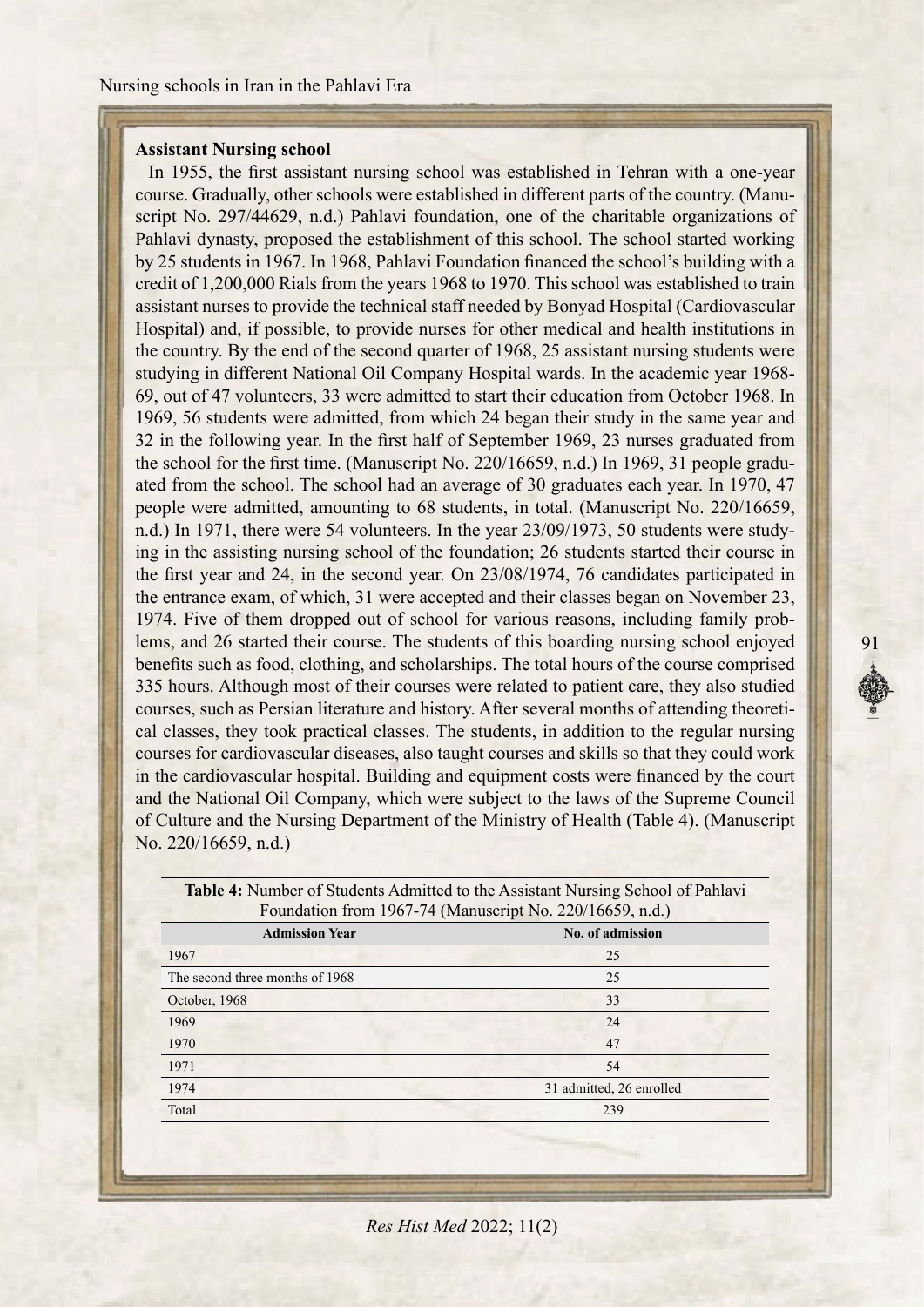## **Conclusion**

Scientifically speaking, nursing services began with the activities of foreign religious missionaries in the late Qajar period in Iran. The development of nursing schools carried out by these people in important cities of Iran and the continuation of their activity up to the Pahlavi II period showed the importance and effectiveness of their actions in the cant changes during this period. To begin with, the government support and provision of field of health and nursing services. Nursing education and services underwent signififacilities to those admitted to the field of nursing were effective in encouraging people to register in this field. In addition, in the Pahlavi I period, nursing schools were under the Ministry of Education and Culture supervision, indicating that nursing schools were state-owned.

In the Pahlavi II period, in addition to the Ministry of Health, charitable and non-profit organizations, such as the Imperial Social Services Organization, the Jamiat-e Shir o Khorshid, benefactors and well-to-do people established schools and trained nurses in their homeland. In cooperation with some countries, such as Germany, Britain, and the United States, the Imperial Organization tried to use modern science in training Iranian nurses. Although this course can be considered as the beginning of scientific and modern prehensive plan for providing nursing and nursing staff for health and medical centers, programs in educating and training nurses in Iran, because of the lack of a state comsufficient centers required for nursing education in many provincial centers, there were nursing schools faced a limitation in the number of admission. Moreover, as well as incultural and social restrictions on the girls' enrolment in school, especially in the Pahlavi I period. Hence, Iran's health centers faced a shortage of nurses. Moreover, the available resources show that less attention was paid to the role and presence of nurses as an important and effective force in improving the quality of health and hygiene for the betterment of patients.

#### **Conflict of Interest**

None

92

#### **References**

Alder, J., 1954. *History of the American Mission in Iran*. Translated by S. Azari. Tehran: Norja-<br>han.

Ashraf Pahlavi Nursing School, 1947. Ettela'at, 10 February, p. 4.

Ashraf Pahlavi Nursing School, 1951. Ettela'at, 20 April, p. 4.

Assistant Nursing school in Isfahan, 1958, *Isfahan Jamiat-e Shir o Khorshid Monthly Journal*, 3 (February), pp. 21-22, 32.

Assistant Nursing school in Isfahan, 1959, *Isfahan Jamiat-e Shir o Khorshid Monthly Journal*, 8  $(October), p. 26.$ 

Assistant Nursing school in Isfahan, 1960, *Isfahan Jamiat-e Shir o Khorshid Monthly Journal*, 9, p. 46.

Azarmi, S., and Farsi, Z., 2011. History of Nursing with a brief overview of the nursing history of the Army of the Islamic Republic of Iran. Journal of Nursing of the Army of the Islamic Republic of Iran, 11(1), pp. 37-43.

Hatami, M., 1979. *Education in the Red Shir o Khorshid of Iran*. B.S Thesis. University of Teh-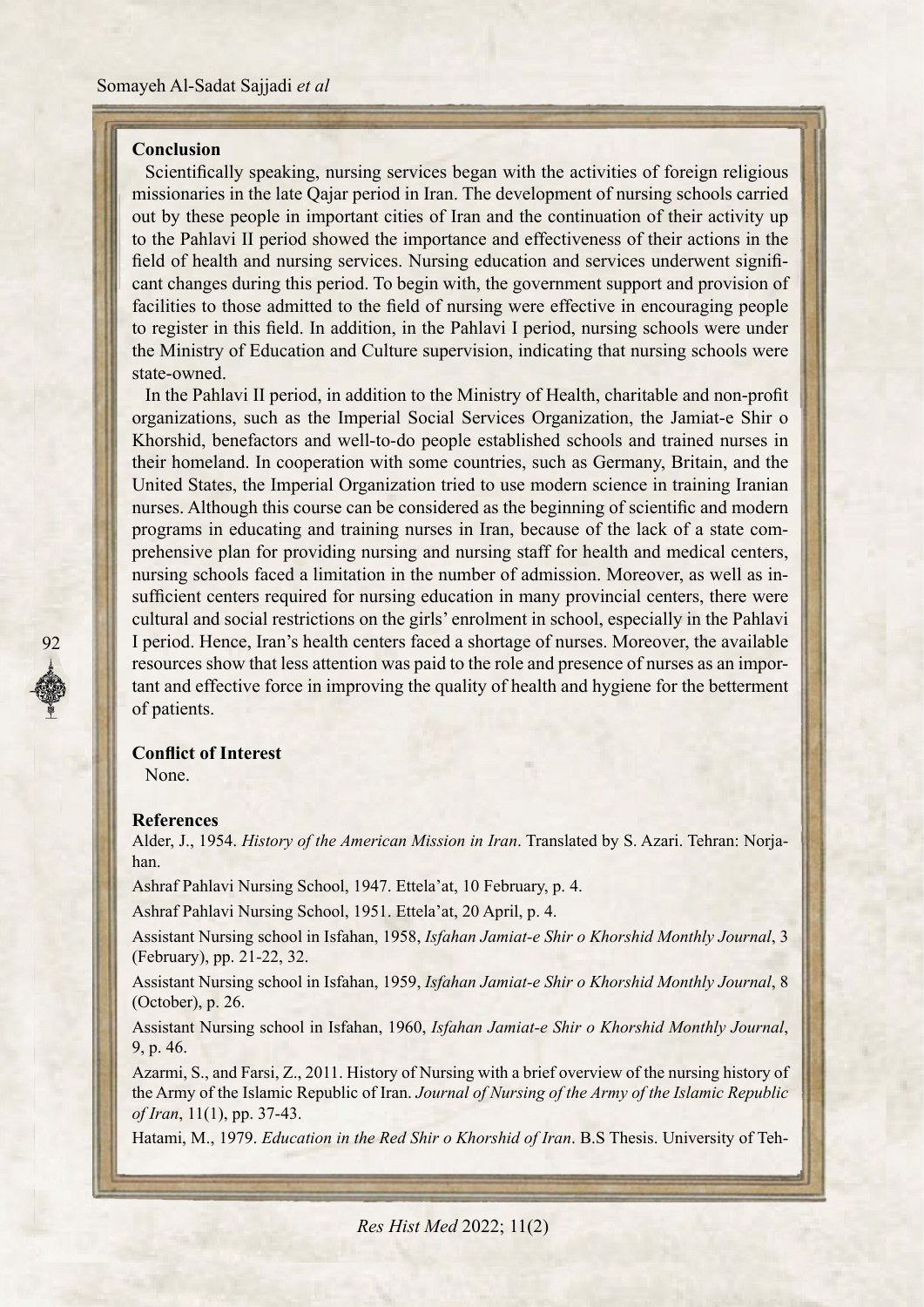ran, Tehran.

Islamic Consultative Assembly Research Center, n.d. Available from: https://rc.majlis.ir/fa/law/ show/96617 [Accessed 8/3/2021].

Jamiat-e Shir o Khorshid, 1951. Ettela'at, 12 May, p. 2.

Jamiat-e Shir o Khorshid, 1952. Ettela'at, 6 May, pp. 1, 5.

Manuscript No. 103303, n.d. [Manuscript]. Held at: Tehran: National Documents and Library Organization (Sakma).

Manuscript No. 220/14330, n.d. [Manuscript]. Held at: Tehran: National Documents and Library Organization (Sakma).

Manuscript No. 220/16659, n.d. [Manuscript]. Held at: Tehran: National Documents and Library Organization (Sakma).

Manuscript No. 220/3732, n.d. [Manuscript]. Held at: Tehran: National Documents and Library Organization (Sakma).

Manuscript No. 230/27102, n.d. [Manuscript]. Held at: Tehran: National Documents and Library Organization (Sakma).

Manuscript No. 270/24, n.d. [Manuscript]. Held at: Tehran: National Documents and Library Organization (Sakma).

Manuscript No. 270/334, n.d. [Manuscript]. Held at: Tehran: National Documents and Library Organization (Sakma).

Manuscript No. 270/521, n.d. [Manuscript]. Held at: Tehran: National Documents and Library Organization (Sakma).

Manuscript No. 270/554, n.d. [Manuscript]. Held at: Tehran: National Documents and Library Organization (Sakma).

93

Manuscript No. 270/687, n.d. [Manuscript]. Held at: Tehran: National Documents and Library Organization (Sakma).

Manuscript No. 270/90, n.d. [Manuscript]. Held at: Tehran: National Documents and Library Organization (Sakma).

Manuscript No. 275/2865, n.d. [Manuscript]. Held at: Tehran: National Documents and Library Organization (Sakma).

Manuscript No. 293/39111, n.d. [Manuscript]. Held at: Tehran: National Documents and Library Organization (Sakma).

Manuscript No. 297/021677, n.d. [Manuscript]. Held at: Tehran: National Documents and Library Organization (Sakma).

Manuscript No. 297/08804, n.d. [Manuscript]. Held at: Tehran: National Documents and Library Organization (Sakma).

Manuscript No. 297/27353, n.d. [Manuscript]. Held at: Tehran: National Documents and Library Organization (Sakma).

Manuscript No. 297/30731, n.d. [Manuscript]. Held at: Tehran: National Documents and Library Organization (Sakma).

Manuscript No. 297/33091, n.d. [Manuscript]. Held at: Tehran: National Documents and Library Organization (Sakma).

Manuscript No. 297/44629, n.d. [Manuscript]. Held at: Tehran: National Documents and Library Organization (Sakma).

Manuscript No. 297/44638, n.d. [Manuscript]. Held at: Tehran: National Documents and Library Organization (Sakma).